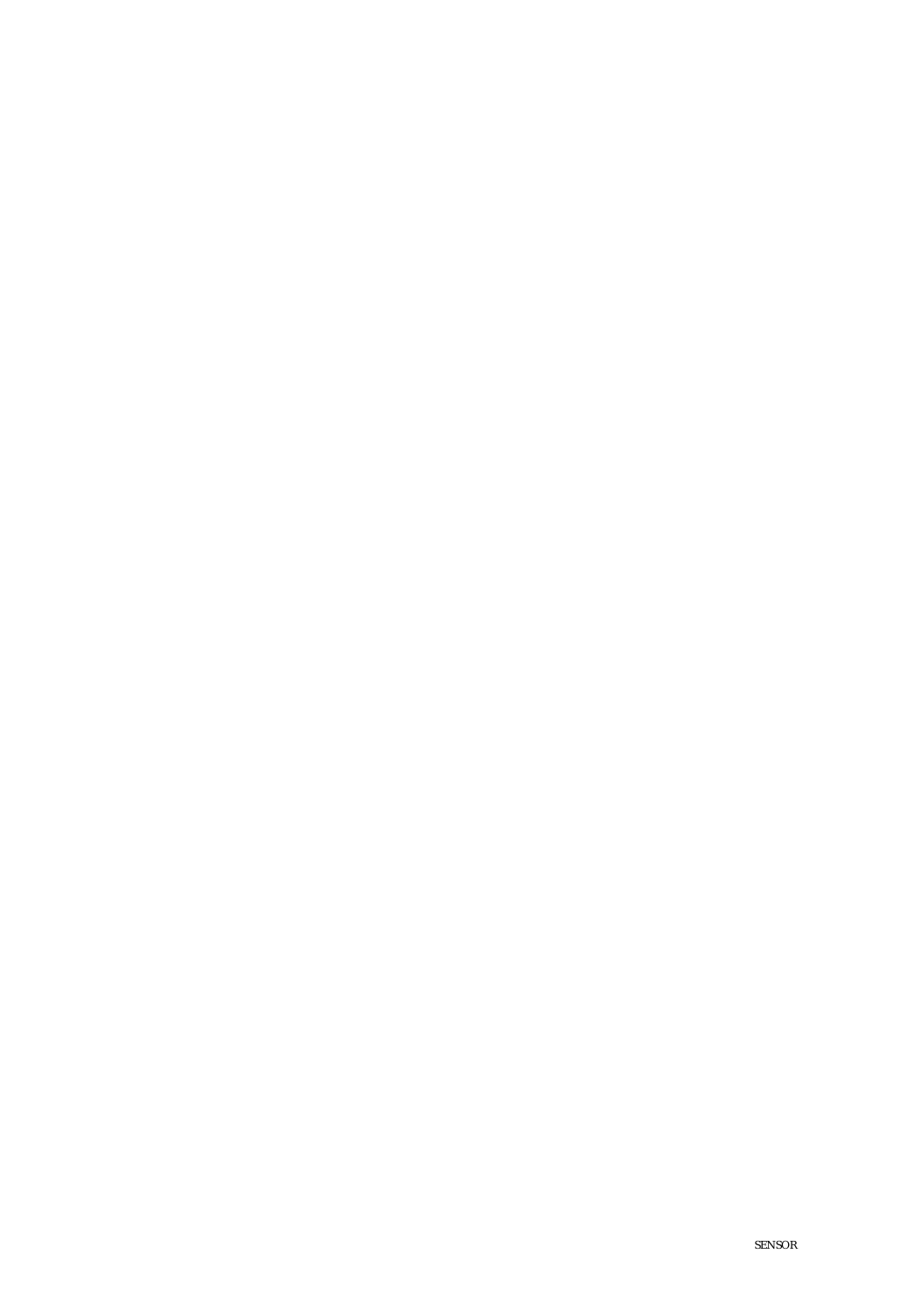April 2002

# **A Review of Electronics Materials Deposition Techniques including Solder Jetting and Relief Printing**

by

Martin Wickham, Ling Zou, Milos Dusek and Christopher Hunt

National Physical Laboratory Teddington, Middlesex, UK, TW11 0LW

#### **ABSTRACT**

This report presents a review of two deposition techniques, solder jetting and relief printing, being considered to complement the traditional stencil printing or needle dispensing. The review of solder jetting highlighted a number of potential niche applications for technique . The majority of these are low volume applications which could avail themselves of the direct write capability of the technology, such as application of solder to substrates for selective deposition for DCA applications or via fill. Wafer bumping in low volume for specialist devices such as ASICs, as well as chip scale package bumping, could also benefit from the direct write capabilities of the process.

Relief printing (printing through thick plastic stencils with underside recesses) of adhesives has been successfully demonstrated with the manufacture of simultaneous double-sided reflow (SDSR) soldered assemblies, but some limits to the technology have emerged. To utilise this process, end users may find that solder paste and adhesives deposition will have to be limited to the larger components or coarser pitch components where large stencil apertures can be used. Adhesive printing proved easier than solder paste printing. However, the technique should be eminently suitable for printing of larger area deposits, such as for coarser pitch components, thermal adhesive under perimeter arrays (QFPs), or die-bond adhesives for chip on board assemblies. In these applications, relief printing may prove faster than needle dispensing.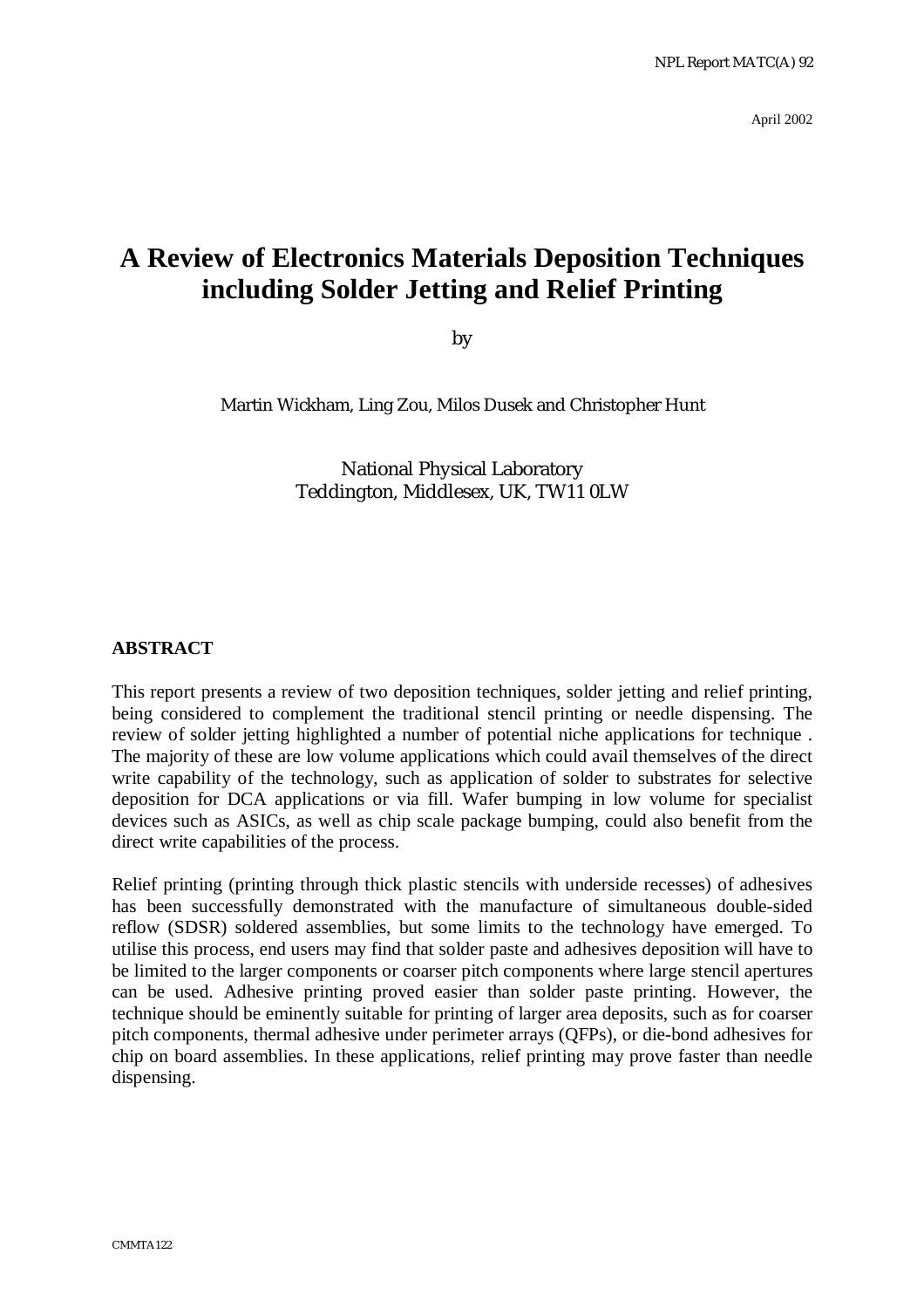© Crown copyright 2002 Reproduced by permission of the Controller of HMSO

ISSN 1473 2734

 National Physical Laboratory Teddington, Middlesex, UK, TW11 0LW

Extracts from this report may be reproduced provided the source is acknowledged.

 Approved on behalf of Managing Director, NPL, by Dr C Lea, Head, Materials Centre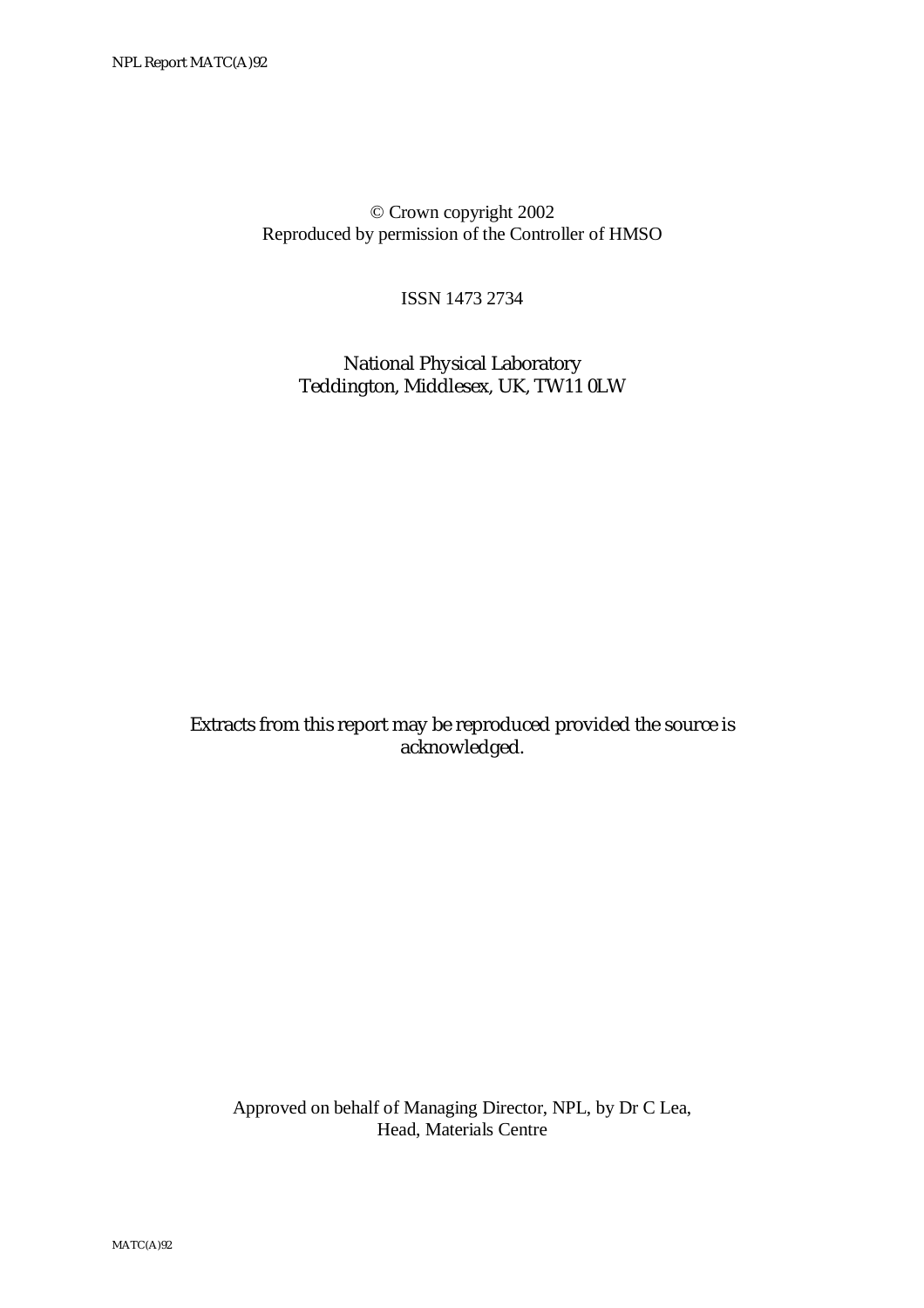## **CONTENTS**

| 1.                                                           |                                                                                                                                                                                                                                                                                     |  |
|--------------------------------------------------------------|-------------------------------------------------------------------------------------------------------------------------------------------------------------------------------------------------------------------------------------------------------------------------------------|--|
| 2.                                                           | SOLDER JETTING TECHNOLOGY AS A METHOD OF DEPOSITING                                                                                                                                                                                                                                 |  |
| 2.1.<br>2.2.<br>2.3.                                         |                                                                                                                                                                                                                                                                                     |  |
| 3.                                                           |                                                                                                                                                                                                                                                                                     |  |
| 3.1.<br>3.2.<br>3.3.<br>3.4.<br>3.5.<br>3.6.<br>3.7.<br>3.8. | RELIEF PRINTING OF THERMALLY CONDUCTIVE ADHESIVES AND SOLDER PASTES  8<br>RELIEF PRINTING OF WAVE SOLDER ADHESIVES AFTER THROUGH-HOLE INSERTION  9<br>RELIEF PRINTING OF SOLDER PASTE FOR EXTRUSIVE REFLOW  10<br>RELIEF PRINTING FOR SIMULTANEOUS DOUBLE-SIDED REFLOW SOLDERING 14 |  |
| 4.                                                           |                                                                                                                                                                                                                                                                                     |  |
| 4.1.<br>4.2.<br>4.3.                                         | RELIEF PRINTING AT DIFFERENT PRINT SPEED AND SQUEEGEE PRESSURE  14<br>EFFECT OF PRINT SPEED AND SQUEEGEE PRESSURE ON SMT ADHESIVE RELIEF                                                                                                                                            |  |
| 4.4.<br>5.                                                   |                                                                                                                                                                                                                                                                                     |  |
| 5.1.<br>5.2.                                                 | 5.2.1.<br>5.2.2.<br>5.2.3.<br>Triangulation Sensor Maximum Depth Measurement DiscussionError!<br>5.2.4.<br><b>Bookmark not defined.</b>                                                                                                                                             |  |
| 6.                                                           | <b>PRACTICAL EXPERIENCES OF SIMULTANEOUS DOUBLE SIDED</b>                                                                                                                                                                                                                           |  |
| 6.1.<br>6.2.<br>6.3.<br>6.4.<br>6.5.                         |                                                                                                                                                                                                                                                                                     |  |
| 7.                                                           |                                                                                                                                                                                                                                                                                     |  |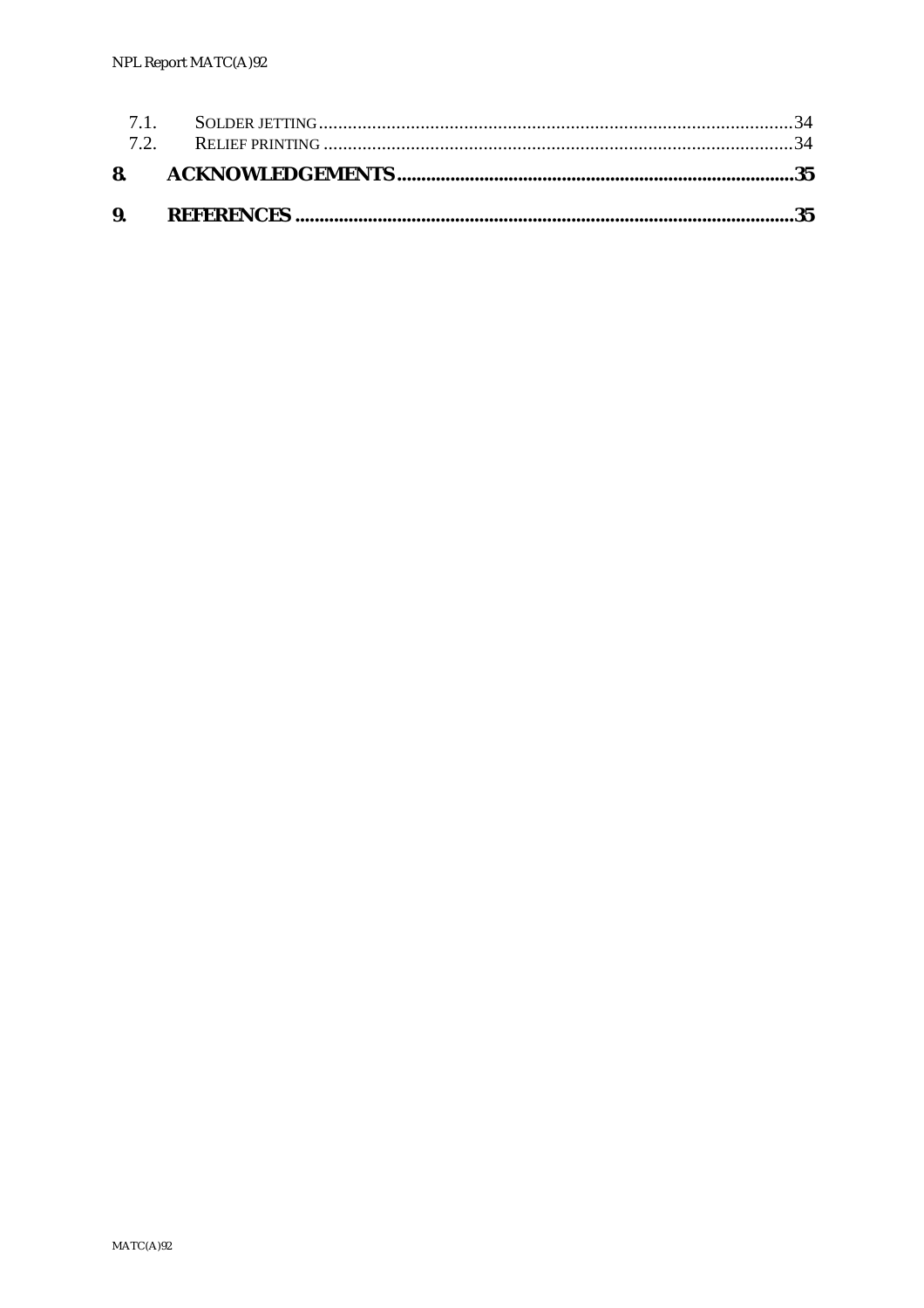### **1. INTRODUCTION**

During the 1990s, surface mount assembly became the dominant electronics manufacturing assembly method. From its early days in the 1960s of small flat packs and chip capacitors, the technology has blossomed into a high yield, high density interconnection method enabling the manufacture of a wide range of products, such as mobile phones and notebook computers, which would simply not have been possible with more conventional techniques.

The increase in the manufacture of surface mount assemblies has led to widespread use of the technique of stencil printing, primarily to deposit solder paste. The technique has been developed for electronics manufacture from silkscreen printing used to print everyday objects such as T-shirts. The increased demands of finer pitch surface mount components, has led to the universal adoption of solid metal foils with etched cut-outs (stencils) for printing solder paste. These have been further developed to improve ultra fine pitch printing by using additive techniques (electro-forming) and by using lasers to cut the apertures. Machine technology has improved by use of fiducial alignment, metal squeegee blades rather than deformable rubber, and the latest enclosed print head technologies. Latterly, stencil printing has been making inroads into other areas, such as wave-solder adhesive application. Stencil printing is now commonplace in the electronics manufacturing environment, being used to assemble components from large power transistors through fine pitch quad flat packs (QFPs) at 0.4mm pitch, down to area array packages and flip chip devices. However, if solder deposition is required at finer geometries, stencil printing of solder paste becomes more problematic. In addition, the technique does not lend itself to printing on non-planar substrates.

Needle dispensing is also widely used within the electronic manufacturing environment. Traditionally used as part of placement equipment to deposit adhesives for wave soldering immediately prior to component placement, the technique has been developed and incorporated into significantly faster stand alone machines to keep up with increased product throughput. More recently it has been developed to dispense the encapsulation materials required by direct chip attach (DCA) components. Solder paste is also deposited using needles, mainly in rework applications or when the substrate is not planar.

When more than one electronics interconnection material is required to be deposited, stencil printing and needle dispensing are often used in conjunction with each other. A classic example of this is for DCA assembly. Initially solder paste can be applied by stencil printing and then after reflow, underfills are applied by needle dispensing.

This report reviews two alternative deposition techniques, solder jetting and relief printing, the latter a development of stencil printing. Neither is intended as a replacement for stencil printing or needle dispensing, but both have potential to fill niche applications and these are investigated here.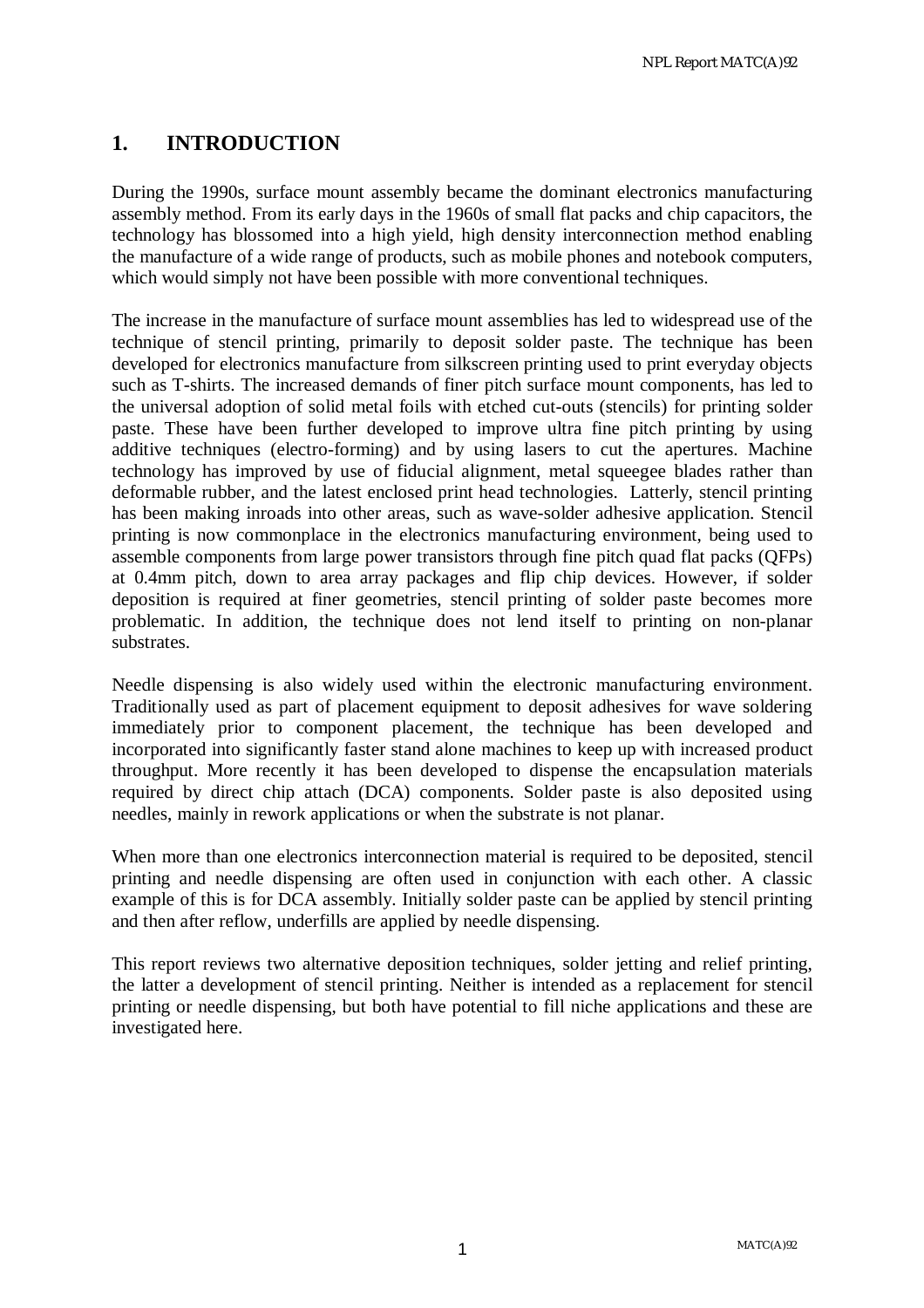### **2. SOLDER JETTING TECHNOLOGY AS A METHOD OF DEPOSITING SOLDER**

In the early 1990s, the technology of ink jet printing, which was primarily developed for colour printing of computer graphics, was adapted to produce a method for dispensing molten solder globules. The solder jetting systems produce a stream of molten solder droplets that are directed at a printed circuit board or semi conductor chip. When the molten stream hits the cool substrate, the droplets solidify, forming a well controlled solder deposit. A schematic of the process equipment is shown in Figure 1. Two basic techniques have evolved, continuous deposition and "drop-on-demand".



Figure 1: Schematic of continuous deposition solder jetting

### *2.1. Continuous Deposition Solder Jetting*

Continuous deposition solder jetting produces a stream of regularly spaced droplets of molten solder. These droplets pass through an electrode system that charges the individual solder droplets. Electrostatic deflection plates can then control the trajectory of these droplets, and the droplets "aimed" at the target substrate. When no target is available the stream of droplets can be directed into a catcher and the solder recycled through the liquid metal reservoir. Such systems have been reported to produce deposition rates of up to 44,000 drops per second (Reference 1).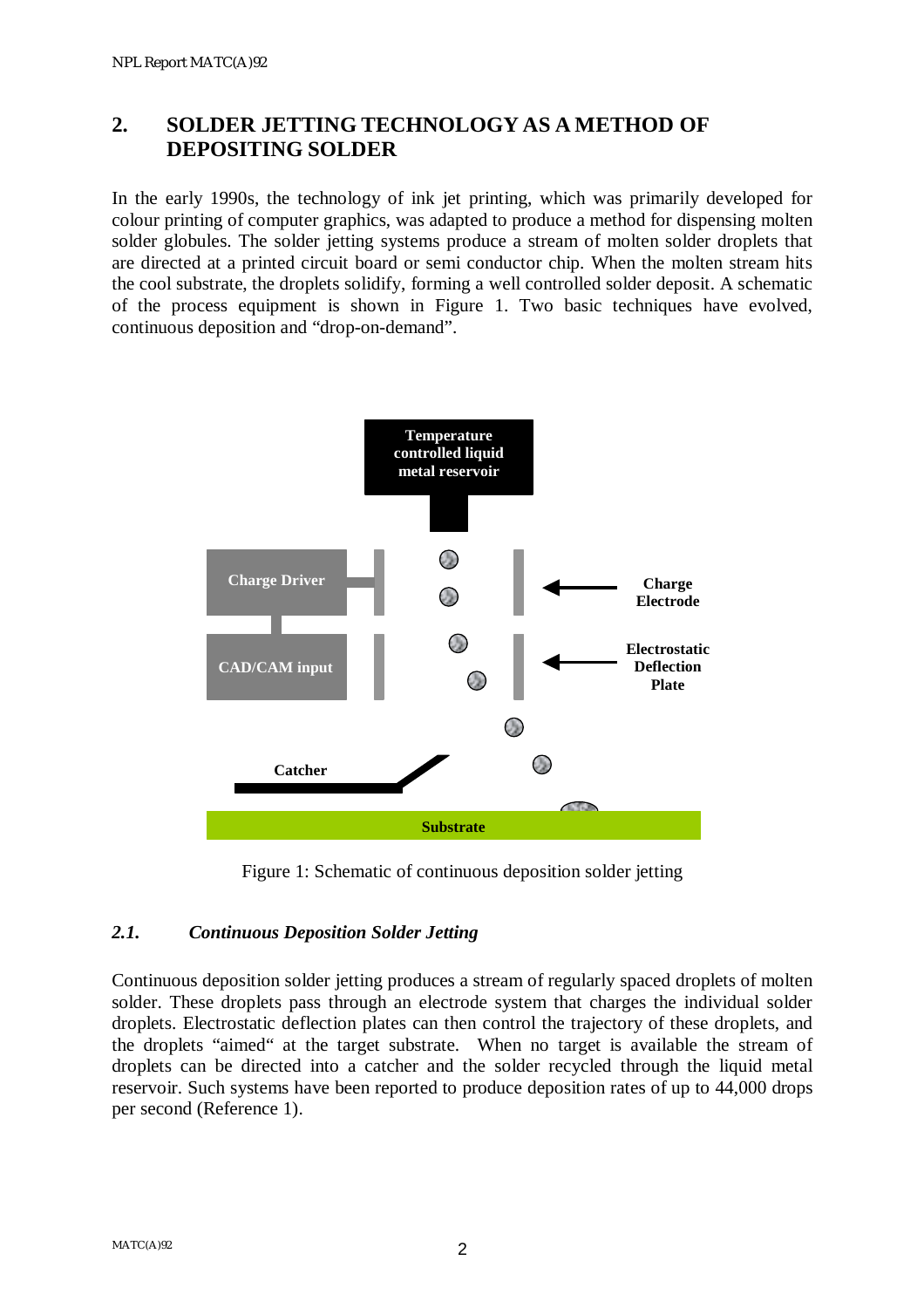#### *2.2. "Drop-on-demand" Solder Jetting*

An alternative approach, known as "drop-on-demand", produces individual droplets only when the target substrate is in the correct position. Thus the stream is not required to be diverted but the substrate needs to be manipulated into the correct position beneath the droplet. This technique is somewhat slower than the other method, with droplet rates under 10,000 drops per second (References 2 & 3).

#### *2.3. Applications for Solder Jetting*

When originally developed, the main use of solder jetting technology was envisaged as applying surface finishes to PCBs. However, the relatively slow deposition rates and high capital costs of solder jetting have counted against the technology for this application. But, solder jetting does offer a number of advantages for PCB surface finishes. As the industry becomes increasingly environmentally conscious, it should be noted that solder jetting has none of the disposal problems associated with traditional plating solutions. Additionally, with solder jetting technology there is limited waste as the solder is only applied where required or is easily recycled through the equipment.

Solder jetting technology may provide a solution for the solder coating of small production runs as CAD data can be used to directly write solder to relevant pads. A further application maybe for ultra fine pitch PCBs such as those incorporating direct chip attach (DCA). When ultra fine pitch devices are used in conjunction with their coarser pitch siblings, stencil printing can run into problems as a thicker stencil is required to deposit sufficient solder paste for the coarser components, whilst a much thinner stencil is required to deposit paste for the DCA components. Solder jetting would enable PCBs to be pre-deposited with fine solder deposits in the DCA areas, with stencil printing being used to deposit the coarser paste deposits.

When dealing with ultra fine pitch deposits, printing of solder paste can be problematic below 200µm lines and spaces. Solder jetting has been shown to be viable down to at least 125µm lines and spaces and therefore could provide either a partial solution for mixed coarse and fine pitch assemblies or a complete solution for finer pitch requirements. Table 1 presents a summary of the advantages and disadvantages of the various alternatives for depositing solder as a PCB surface finish.

| <b>Method</b>    | <b>Advantages</b>                | <b>Disadvantages</b>             |
|------------------|----------------------------------|----------------------------------|
| Plating          | Low cost                         | Plating solution disposal        |
|                  | Existing process                 | Multistep photoimaging process   |
|                  | High volumes due to parallel     |                                  |
|                  | processing                       |                                  |
| Print and reflow | Existing process                 | Stencil required for each design |
|                  |                                  | Printer and reflow oven required |
| Solder jetting   | <b>Environmentally friendly</b>  | New process                      |
|                  | Direct write capability          | High capital cost                |
|                  | Selective area coverage possible | Relatively slow deposition       |

Table 1: Summary of advantages and disadvantages of solder jetting and its alternatives for depositing solder for PCB surface finishes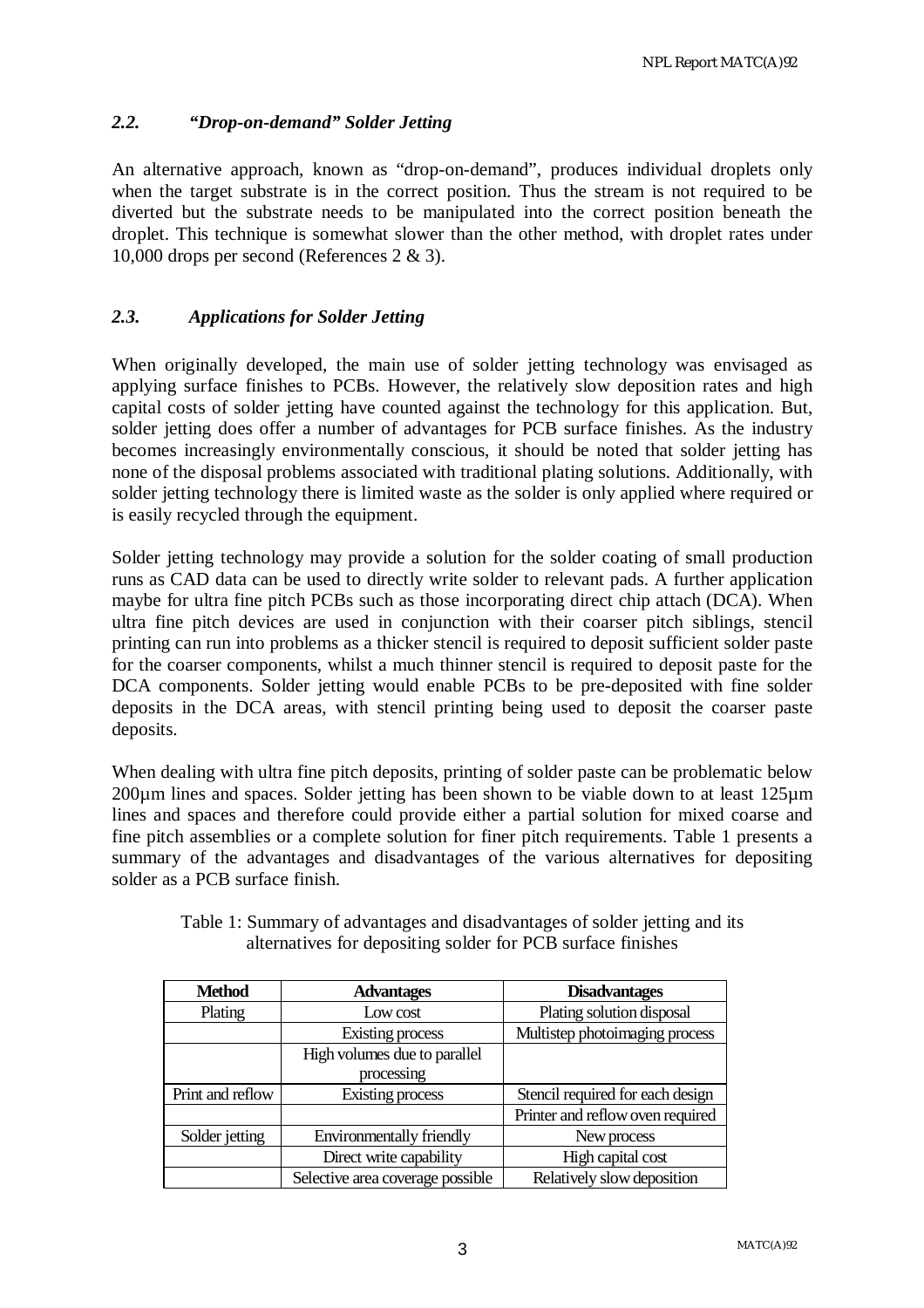Many of the above comments also apply to component bumping and wafer bumping. In the case of components such as ball grid arrays (BGA) or chip scale packages (CSPs), these consist essentially of ultra fine pitch substrates onto which die have been mounted by wirebonding, flip-chip or tape automated bonding. Thus solder jetting could offer an environmentally conscious, direct write option for low volume µBGA, flip-chip or CSP assembly. Solder jetting has also been used for wafer bumping, direct writing of bumps in low volume applications has been exploited (References 4 and 5).

Other possible applications include selected via fill on PCBs. This would require special resist application for plating or a stencil print and reflow operation. Solder jetting would be ideal for applying solder via fill in particular locations. Again, the direct write capability of equipment could be most effectively utilised in low volume applications.

In summary, possible applications for solder jet technology include :

- Wafer bumping for flip chips
- Ball grid array or chip scale package ball deposition
- Substrate bumping for direct chip attach (DCA)
- Very fine pitch PCB surface finish
- Selected via fill on substrates
- Solder deposits on non-planar substrates (3D substrates)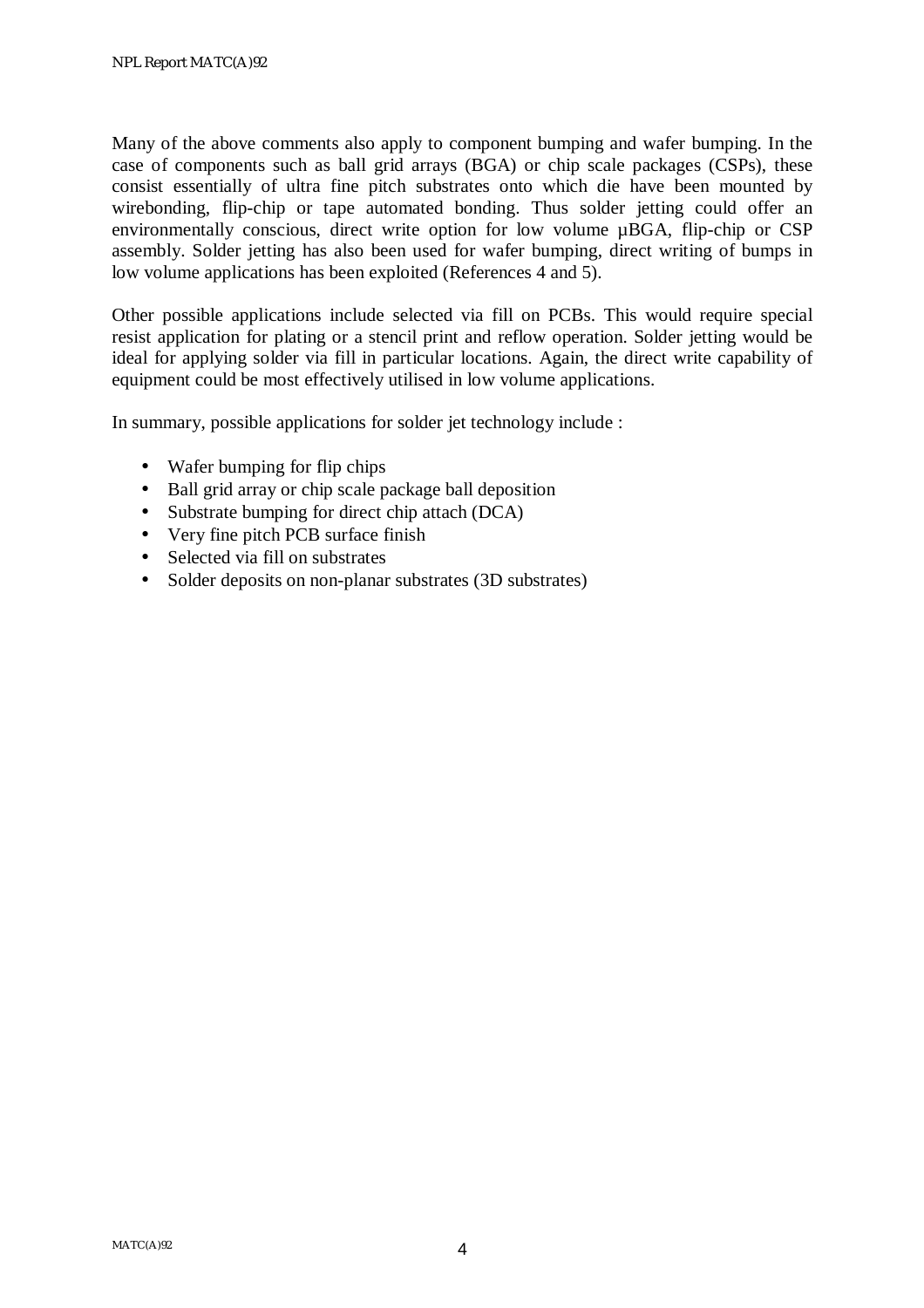### **3. RELIEF PRINTING TECHNOLOGY**

During the mid-1990s, both equipment manufacturers and materials suppliers put much work into developing stencil printing for deposition of wave soldering adhesive. One result of this development was a technique that became known as "pump printing". This technique uses thick plastic stencils to print electronics interconnection material through circular apertures, which have to be drilled rather than etched in the plastic. A typical stencil is shown in Figure 2.



Figure 2: Photo of typical pump print stencil

Because the stencils are typically 1mm or thicker, the stencil apertures take more than one stroke to fill initially, and therefore material has to be "pumped" to fill the aperture initially, thus the term "pump printing". Subsequently, a single squeegee pass refills the apertures. Because the stencils are thick, not all the material forced into the aperture by the squeegee blade is released from the stencil as the substrate is moved away from the stencil after the squeegee stroke. This is because the adhesion of the material printed can be greater to the edges of the aperture than to the substrate onto which it has been printed. Cohesive forces within the material then dictate the amount of material printed, since, the material will "tear" as the substrate is released from the stencil, leaving the aperture partly filled, with the remainder of the printing material on the substrate. This process is shown schematically in Figure 3.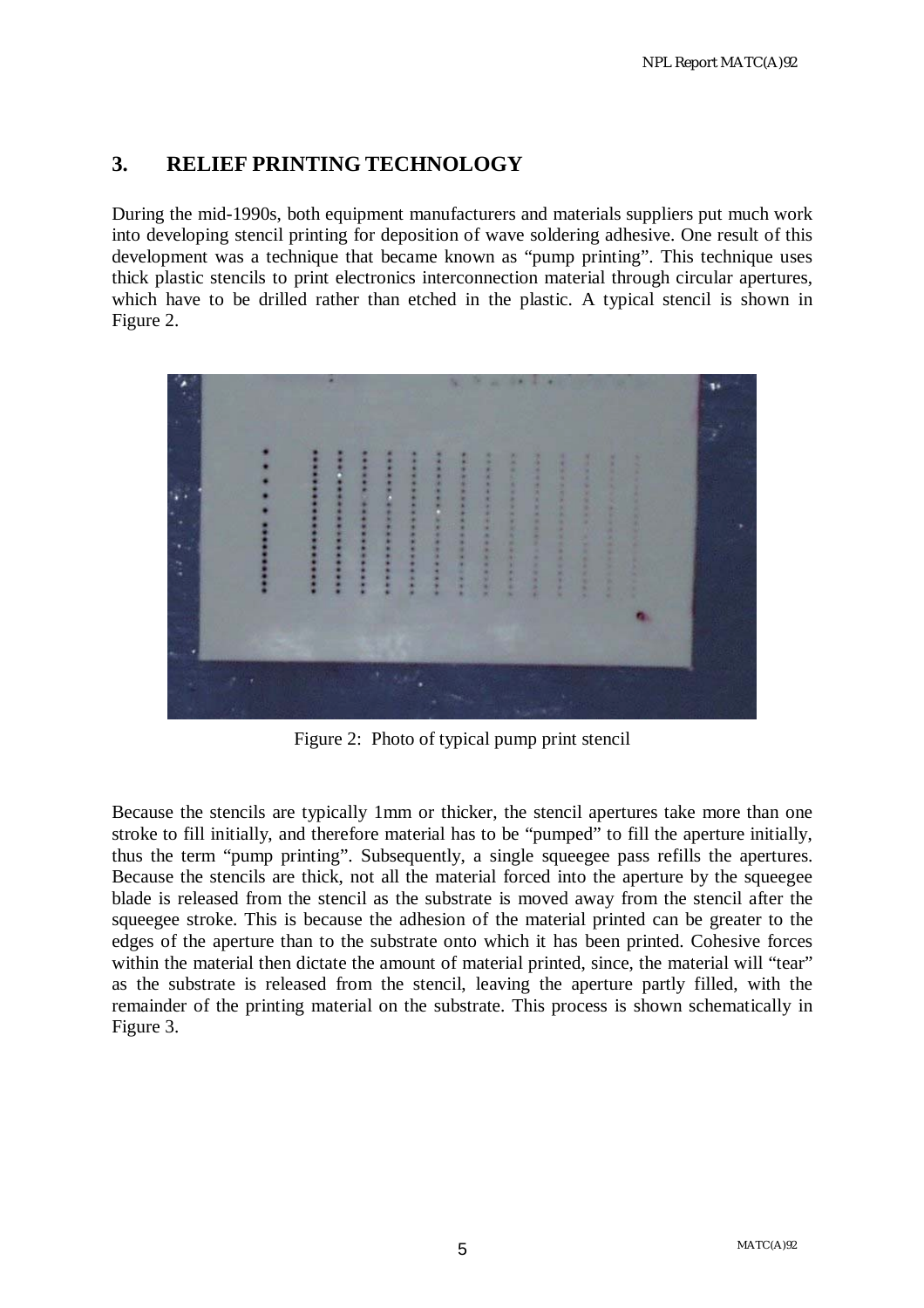

Figure 3: Schematic of Pump Printing Operation

One of the major disadvantages of conventional stencil printing is that the substrate to be printed has to be flat and clear of obstructions. The process of pump printing has been further refined to take advantage of the thickness of the stencil and partially overcome this limitation. By machining cutouts in the underside of the stencil for up to half the thickness of the stencil in the correct locations, the plastic stencil may now be fitted over existing deposits or obstructions. This has become known as relief printing.

A typical relief print stencil is shown in Figure 4. A schematic of how this operation works is shown in Figure 5 based on relief printing of adhesive after printing of solder paste with a normal metal stencil. Relief printing could be used to print a number of electronics interconnection material after initial printing of an alternative materials. A number of these possible applications are detailed below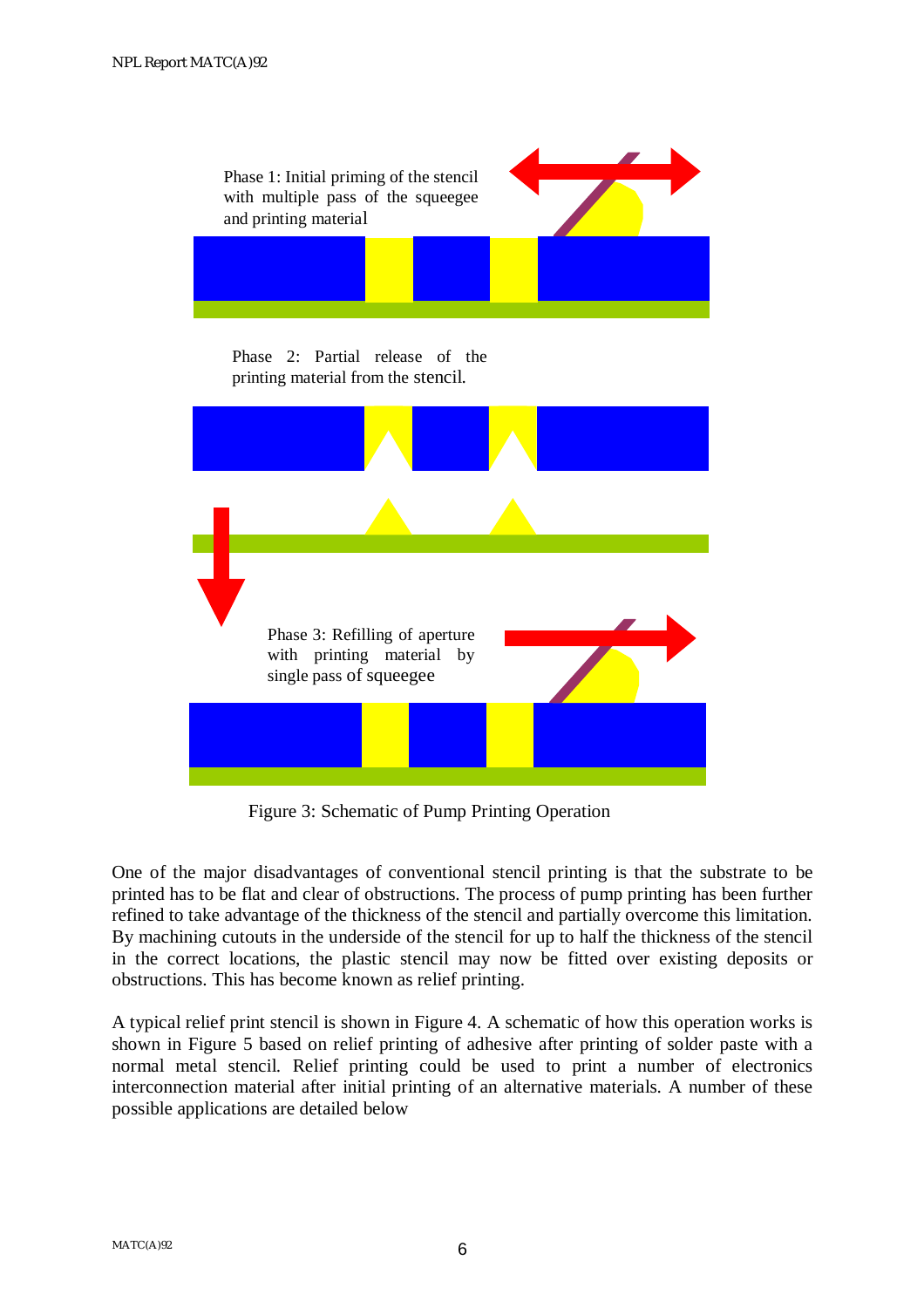

Figure 4: Underside of relief stencil, showing cut outs



#### Primary print operation using normal metal stencil and material A



Secondary print operation using plastic stencil and material B with underside recesses fitting over previously printed deposits of material A



Figure 5: Schematic of relief printing process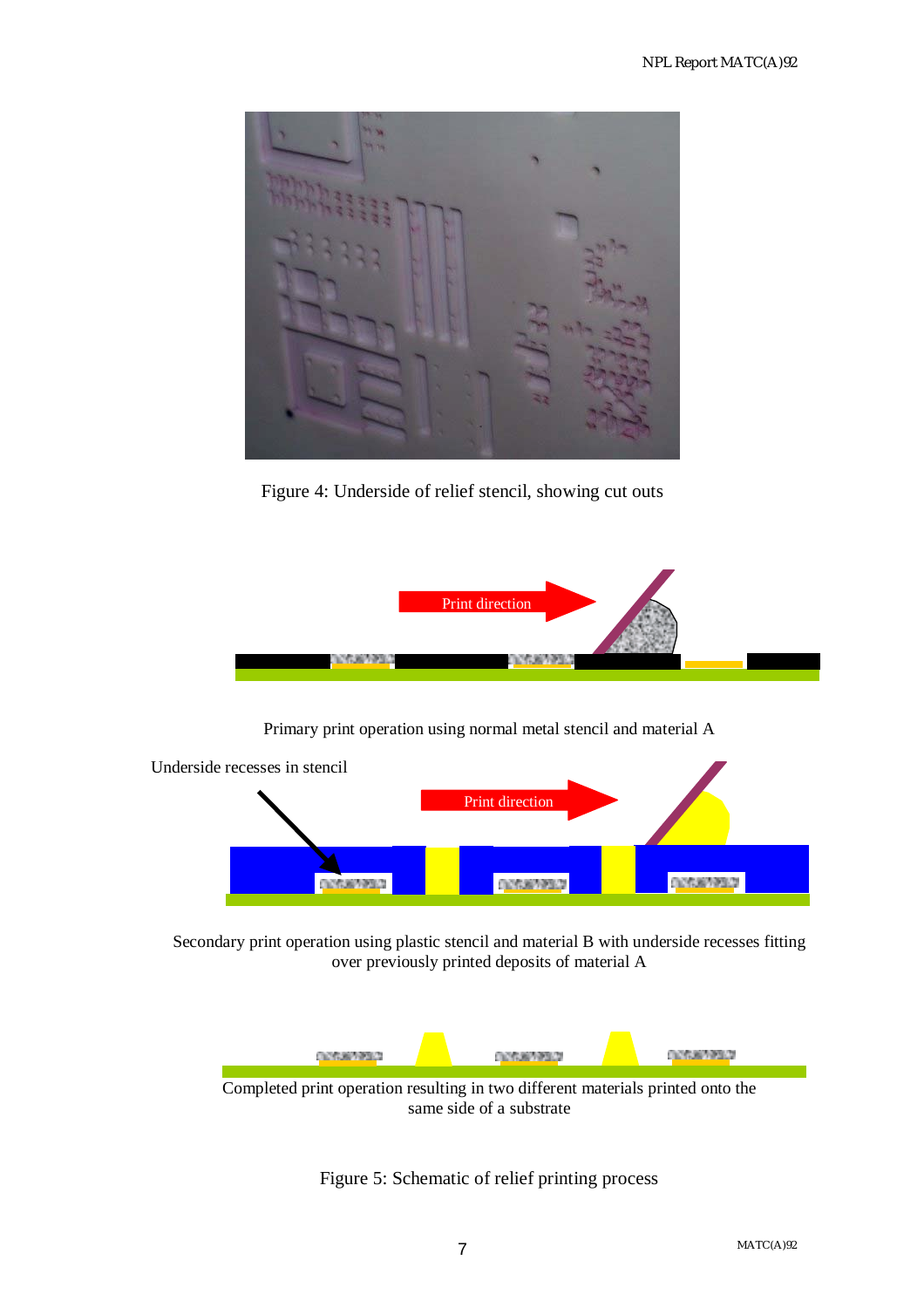#### *3.1. Relief Printing of Thermally Conductive Adhesives and Solder Pastes*

Relief printing can be used to print thermally conductive adhesive under SM components such as quad flat-packs (QFPs) to produce better thermal dissipation from the device to the printed circuit board. This is shown schematically in Figure 6. Application of such materials is currently undertaken using a needle dispenser after solder paste printing. Use of relief printing to print thermally conductive adhesive after solder paste deposition could be utilised by a manufacturer who did not wish to invest in needle dispensing equipment, or who would wish to exploit the potentially higher deposition rates offered by stencil printing equipment compared to needle dispensing equipment of similar cost.

An alternative application of the technique could be to print extra thick deposits of solder paste onto an assembly after fine pitch deposits had been printed with a conventional metal stencil. Such applications may be for power devices as part of an assembly that also contains fine pitch QFPs or BGAs. Normally these latter devices would require a thick metal stencil (100 to 125µm), which would not be able to deposit enough paste for the power devices. In some applications, the walls of metals cans are soldered to the assemblies to provide RF shielding. Again relief printing could be utilised to print the thicker solder paste deposits needed for these metal cans. Justification for both these applications would be the same as for the thermally conductive adhesive option above.



Print operation using plastic stencil and thermally conductive adhesive with underside recesses fitting over previously printed deposits of solder paste



Figure 6: Schematic of relief printing process for thermally conductive adhesive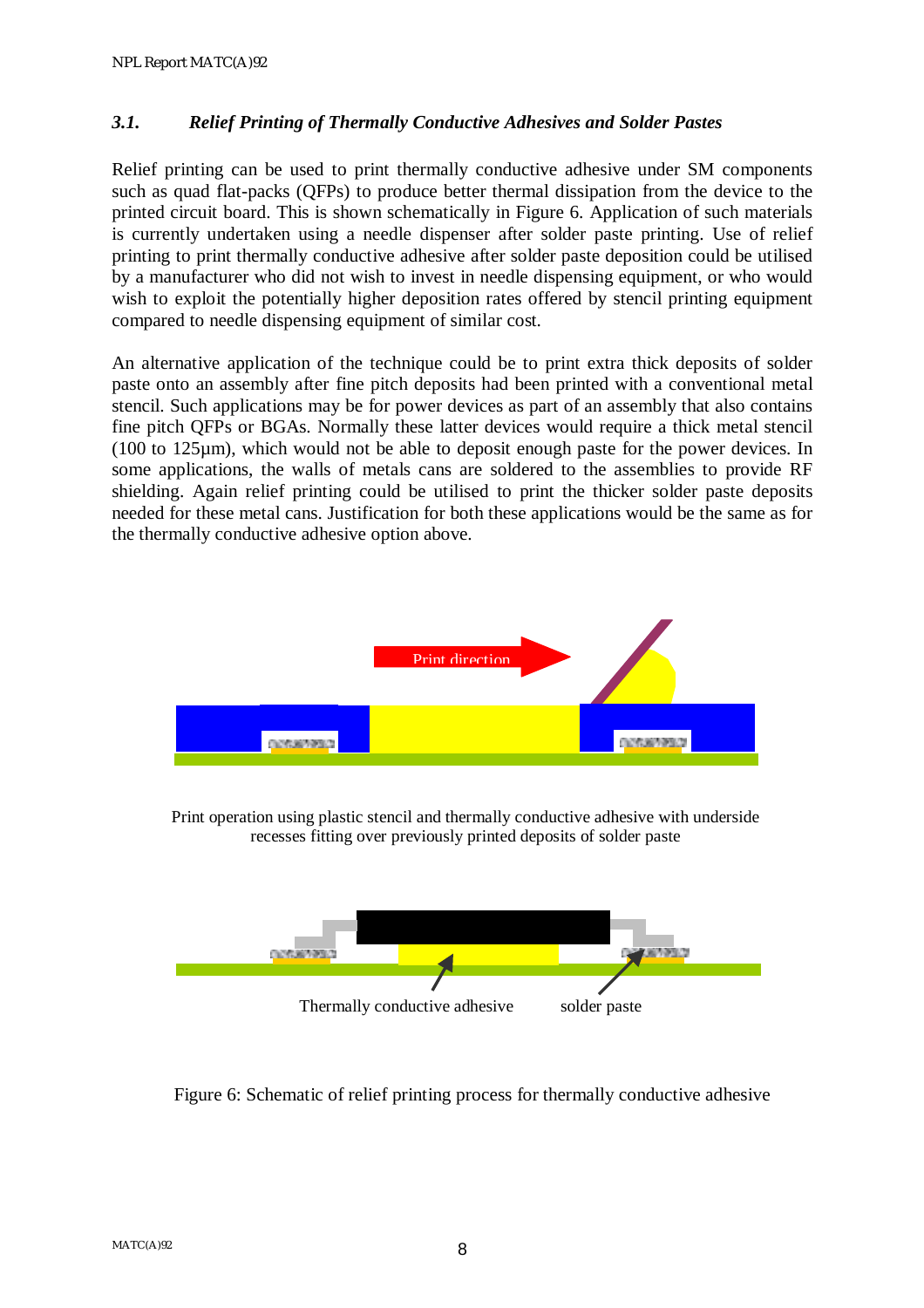#### *3.2. Relief Printing of Wave Solder Adhesives After Through-hole Insertion*

Figure 7 illustrates a potential exploitation of this printing technique of wave solder adhesive for SM components after insertion of through-hole (TH) components. Automatic cut and clinch operations on through-hole components can be carried out more easily if undertaken on an unpopulated side of an assembly. If SM components have already been glued to the underside of an assembly, carrying out cut and clinch operations on this side of the substrate could lead to damage of the glued SM components or restrictions on where SM components can be placed to avoid the clinching operation. Using relief printing would be an alternative to needle dispensing and the cut-outs on the underside of the stencil would be matched to the already inserted, cut and clinched through-hole components.

Use of relief printing to print adhesive after through-hole insertion could be utilised by a manufacturer who did not wish to invest in needle dispensing equipment, or who would wish to exploit the potentially higher deposition rates offered by stencil printing equipment compared to needle dispensing equipment of similar cost.



Figure 7: Schematic of printing of wave solder adhesive for SM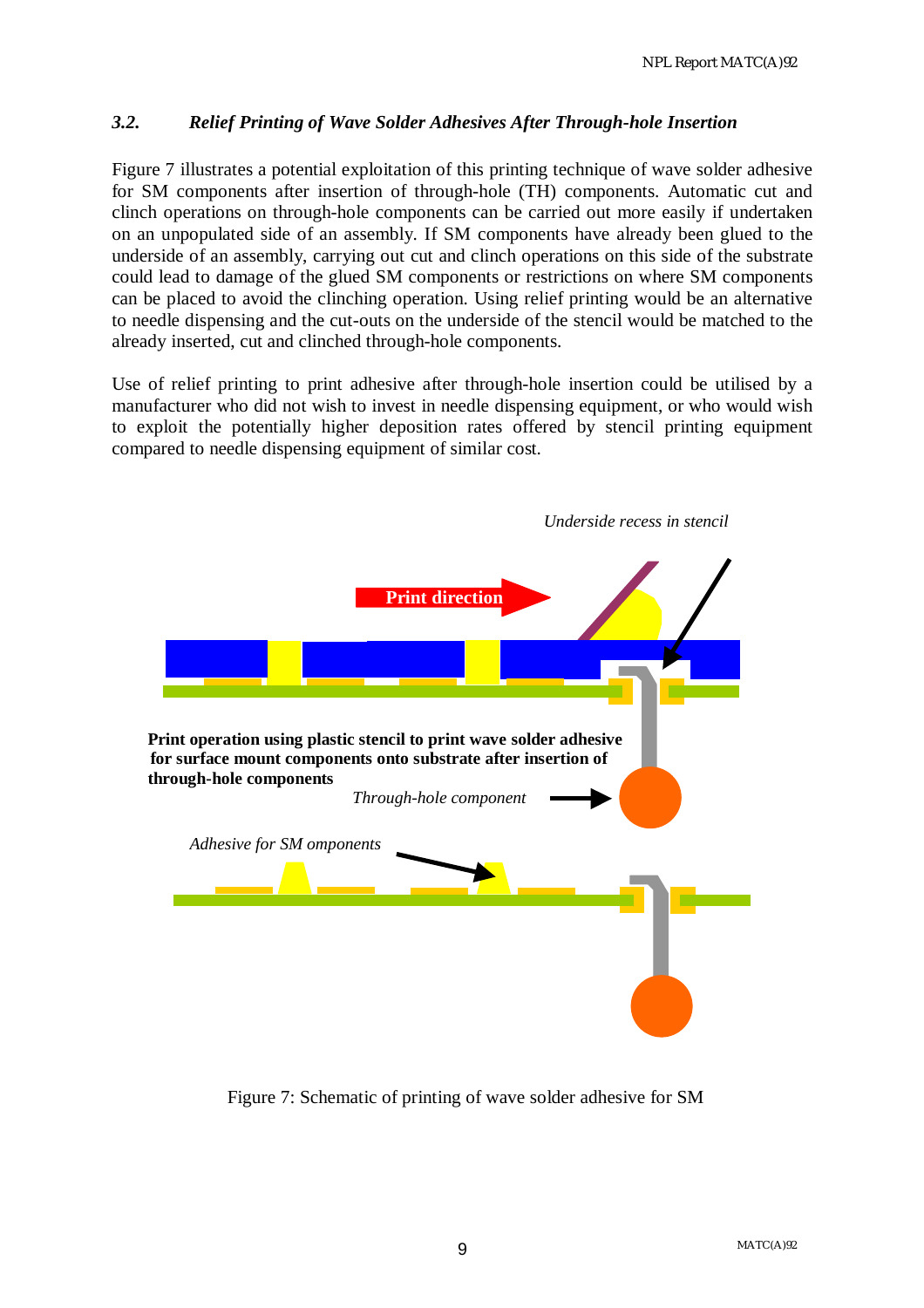#### *3.3. Relief Printing of Solder Paste for Extrusive Reflow*

Figure 8 shows a similar application for the thicker plastic stencils although no underside cutouts are required. This application is to provide solder paste for through-hole (TH) components that are going to be soldered during a reflow soldering operation. This is generally known as intrusive reflow and is undertaken for assemblies which have an overwhelming majority of SM components with a very few number of TH components, all of which will withstand the reflow soldering temperatures. This is typically a TH connector where the additional strength of the TH mechanical connections is required over an SM connector. Normally the TH components would be inserted after solder paste printing and a conventional metal stencil could be used.

In the example shown in Figure 8, the TH component has already been inserted prior to printing. This is known as extrusive reflow. This procedure may be carried out because cut and clinch operations on the TH components may damage the solder paste operation or alternatively, the thicker plastic stencil may be able to deposit better the greater quantity of solder paste required to form a good TH solder joint than that provided by a conventional metal stencil. If ultra fine pitch deposits are required for some SM components then these could be deposited first using a conventional metal stencil, and the subsequent printing for



Figure 8: Schematic of printing for extrusive reflow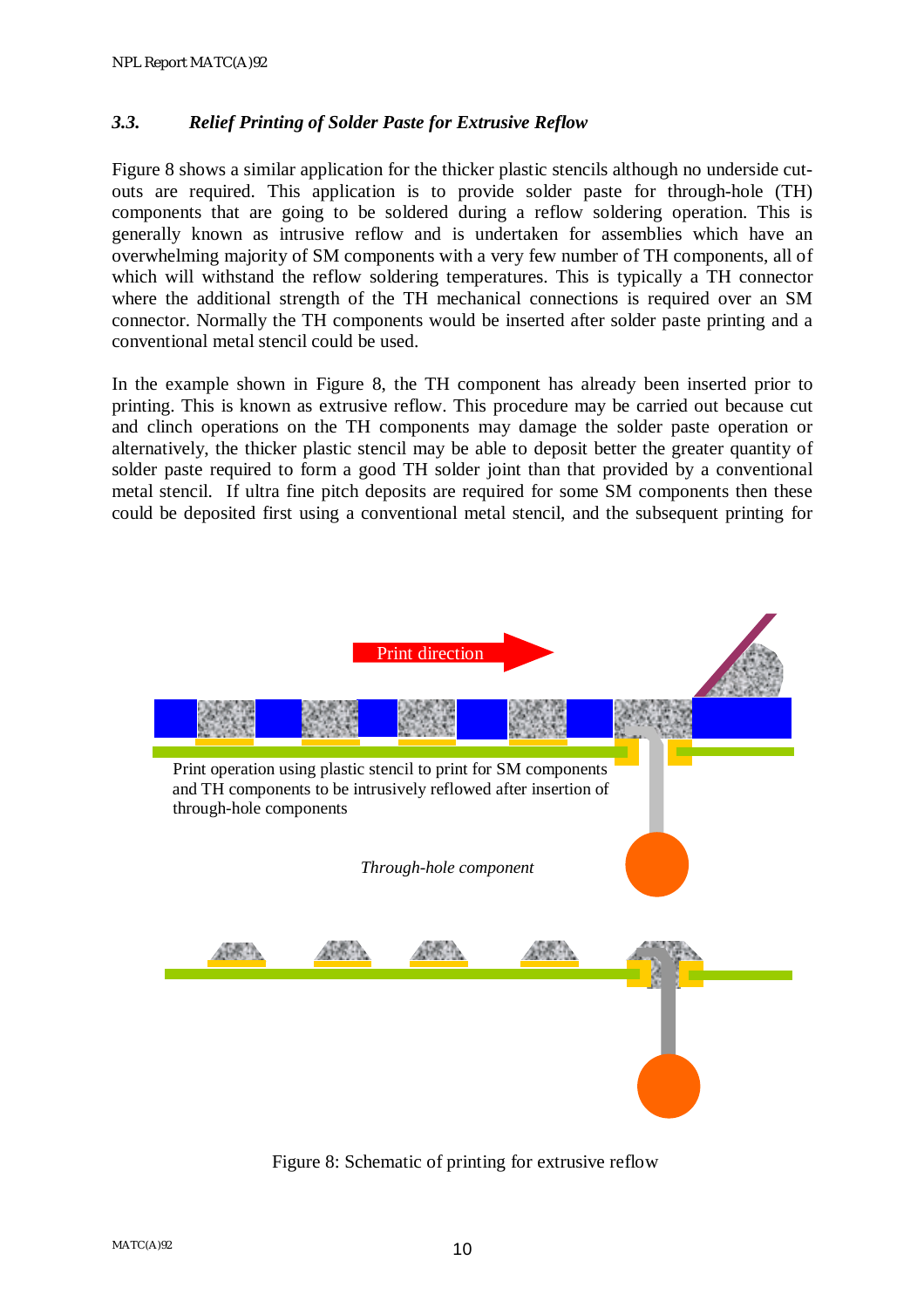TH components could be undertaken with a relief stencil with underside cut outs to accommodate the previously printed solder paste.

#### *3.4. Relief Printing on 3D Substrates*

The thickness of the plastic stencil used in relief or pump printing can also be used to print on substrates with limited obstructions. DEK have reported work undertaken with components specialist Bourns Electronics in battery pack development (Reference 6). In order to save weight, the battery protection circuitry is printed on the inside of the battery case moulding. thus negating the need for a separate printed circuit board. Initially trials to deposit solder paste onto the pads on the inside of the box were undertaken with a needle dispenser, but it was decided that there was insufficient speed for volume production. So DEK developed relief printing to deposit the solder paste through a pump print stencil as shown in Figure 9. The stencil thickness had to be increased to 8mm so that the underside cut-outs could accommodate the side walls of the battery box. An adapted placement system is then used to place components and the whole assembly is then reflow soldered.



Figure 9: Schematic of printing on 3D substrates

#### *3.5. Relief Printing in Rework Applications*

Relief stencils could be used in a similar fashion to deposit solder paste onto assemblies which have previously soldered components, such as may be required if components have to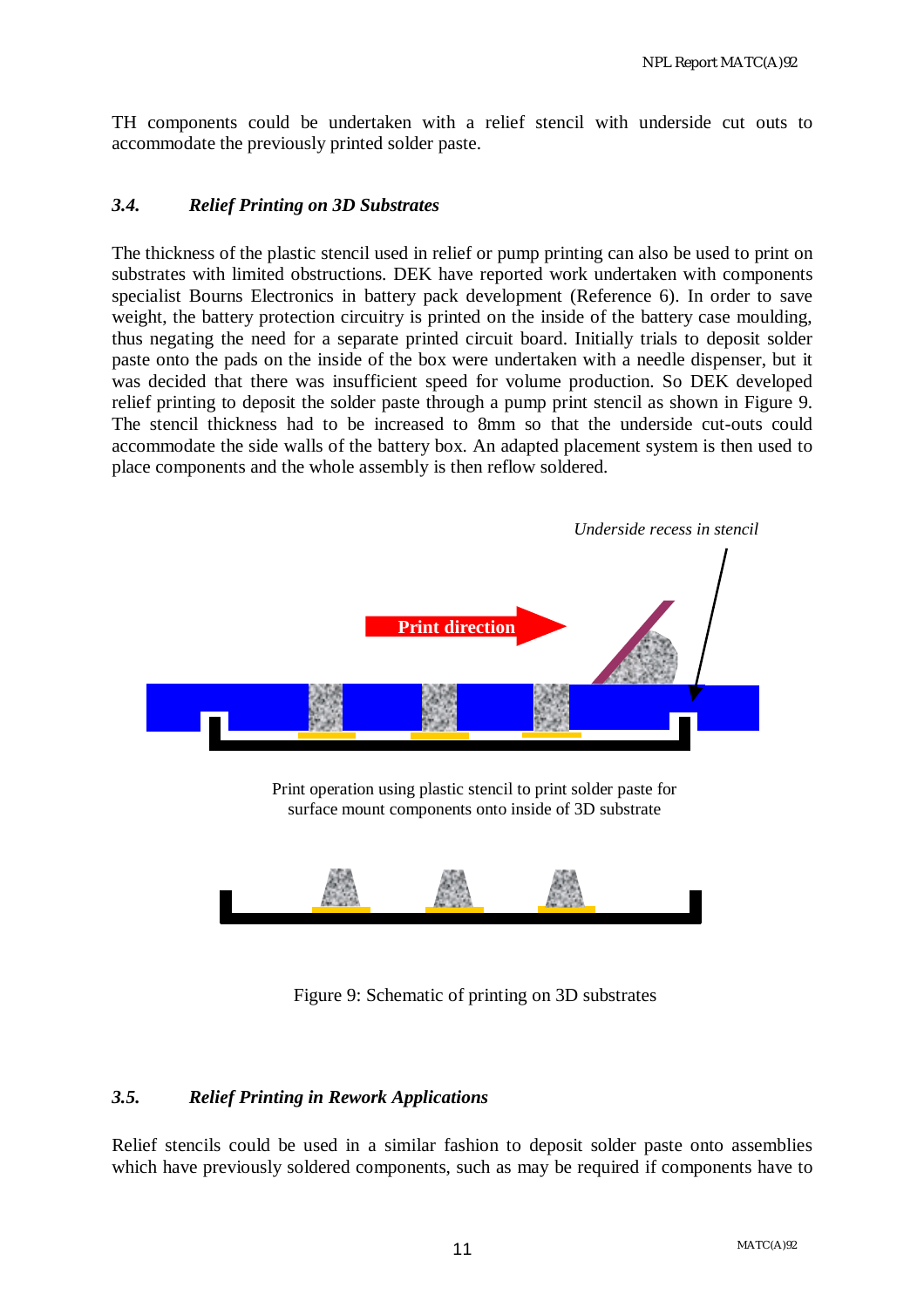be reworked on a significant number of similar assemblies, or a component could not be fitted during original manufacture due to a shortage. Alternatively, the component may not be suitable for soldering at conventional temperatures and needs to be added to the assembly after the main soldering operation using low melting point solder paste or electrically conductive adhesive. Figure 10 shows a schematic of this type of this type of this type of this type of operation.<br>This type of this type of this type of this type of this type of this type of this type of this type of thi



Figure 10: Schematic of printing of paste or adhesive for assembly of components

#### *3.6. Relief Printing of Die-Bond Adhesives*

Relief printing could also be used to print die-bonding adhesives under silicon die after SM or TH components have been attached for chip on board applications as shown in Figure 11. The diebonding adhesive can subsequently be cured and the assembly wire bonded. This application is very similar to the thermally conductive adhesive under QFPs. For this type of application, needle dispensing would normally be used to deposit the adhesive. Relief printing could be utilised by a manufacturer who did not wish to invest in needle dispensing equipment, or who would wish to exploit the potentially higher deposition rates offered by stencil printing equipment compared to needle dispensing equipment of similar cost.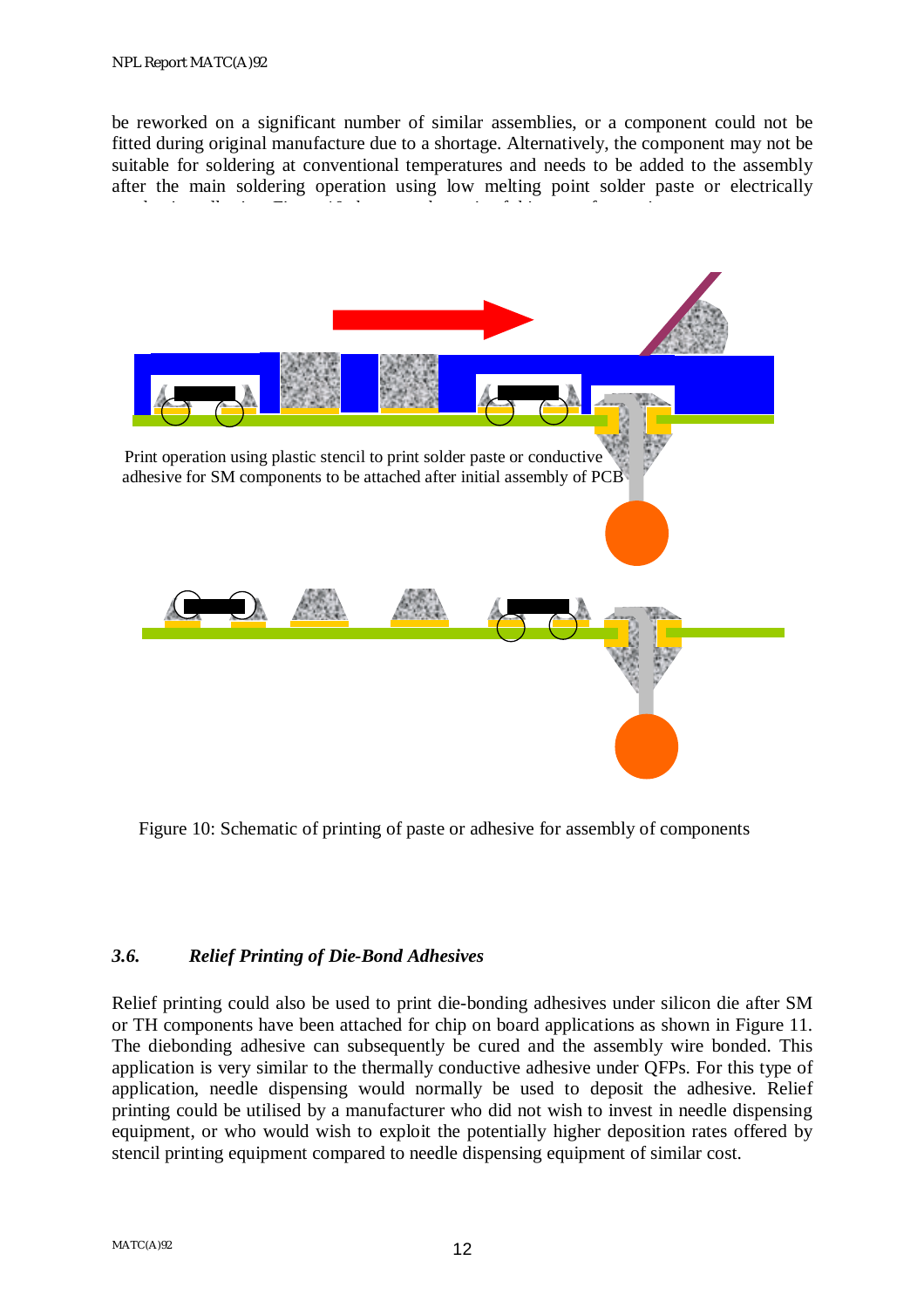

Figure 11: Schematic of printing of die-bonding adhesive for assembly of COB

### *3.7. Relief Printing of Underfills*

Another suggested use for relief printing is the printing of underfills, i.e. materials to seal the underside and improve reliability of flip chips or micro BGAs, after the printing of solder paste. Solder paste would be printed using a conventional metal stencil and then the underfill could be printed between the paste deposits prior to component placement. However, if printed in this manner, the underfill would not be suitable for under-component sealing as the material would need to flow around the solder paste to get a good seal, and as this would happen before the solder joints were formed, it could lead to interference with joint formation. However, if the component were already sealed, such as is the case with µBGAs, then the underfill is only needed as an adhesive to hold the BGA to the substrate, constraining it's expansion relative to the substrate. This will reduce the strain of the solder joints of the µBGA and improve fatigue life. A plan view of the positioning of the solder paste and the constraining underfill is presented in Figure 12. The printing of the underfill after solder paste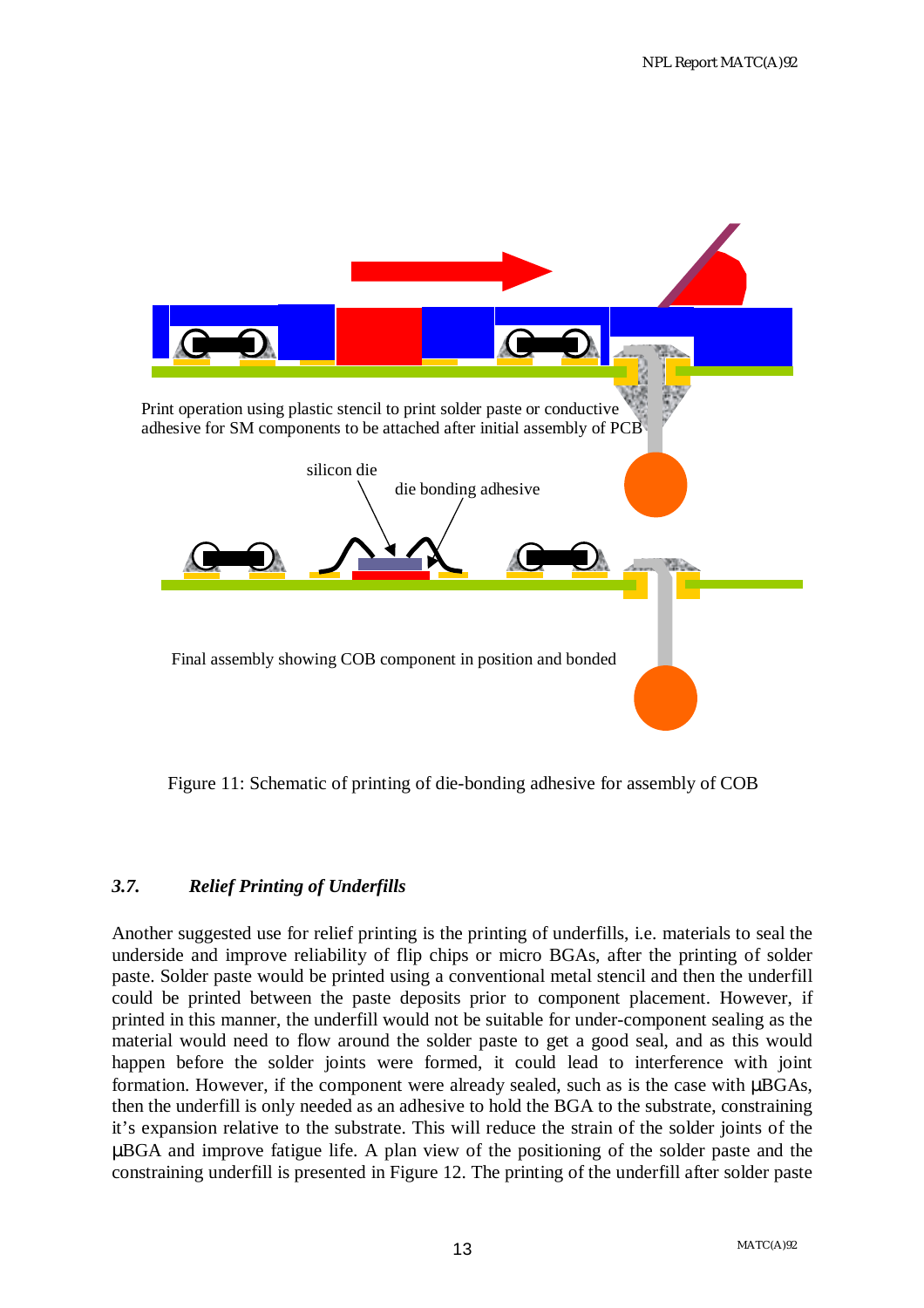printing would be the same as shown in Figure 5. Similar issues between dispensing and printing again apply as discussed before.



Figure 12: Plan view of relief printed underfill constraining columns

#### *3.8. Relief Printing for Simultaneous Double-Sided Reflow Soldering*

The final potential use of relief printing is as an alternative to needle dispensing in the manufacture of simultaneous double-sided reflow soldering (SDSRS). SDSRS is the use of adhesive to hold unsoldered components on the underside of a double-sided assembly so that both sides can be reflow soldered simultaneously. More details of this technique are given in Section 5.

Depositing of the adhesive is normally undertaken with a needle dispenser but an assembler could use the relief print option. Similar issues between dispensing and printing again apply as discussed before.

### **4. INVESTIGATION INTO RELIEF PRINTING**

To examine further the potential of relief printing, an investigation into its capabilities has been undertaken.

#### *4.1. Relief Printing at Different Print Speed and Squeegee Pressures*

Two stencils were manufactured from 3.0 and 1.0mm thick nylon materials and comprised a range of circular apertures, from 0.5 to 1.8mm in 0.1mm increments. These two stencils were used for relief printing at different print speeds and squeegee pressures to evaluate the effect these parameters on relief printing performance. The printing was undertaken using an epoxy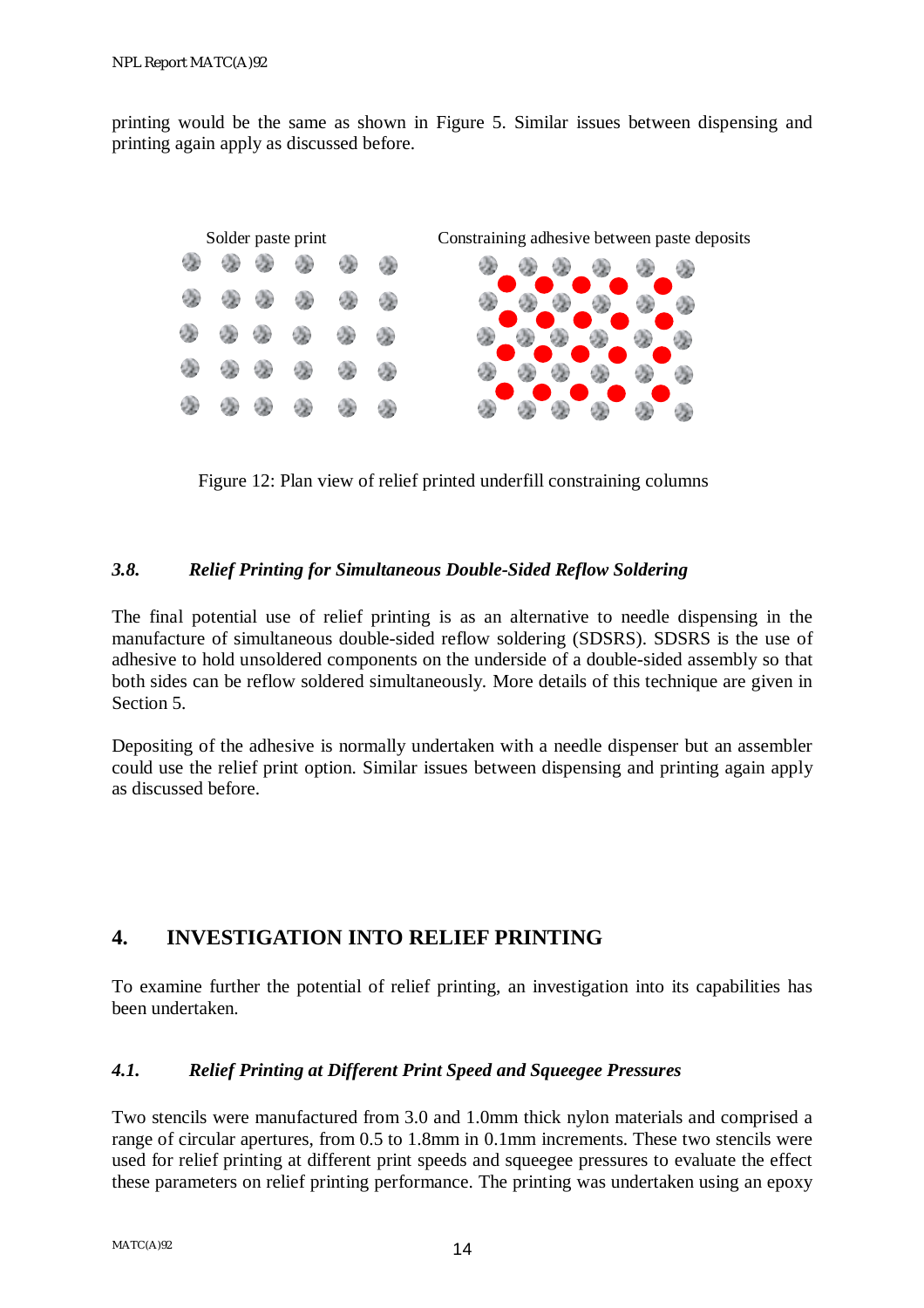SMT adhesive (material A), and a lead-free no-clean type3 solder paste (material B). All the printing reported here was conducted on DEK 265 GSX printer at 24°C/40%RH. A specially designed 45° soft rubber squeegee with 200 mm working length was used for the printing. This squeegee had an angled bottom edge so that the whole blade face was in contact with stencil rather than the normal edge contact as shown in Figure 13.

The adhesive was printed at three different print speeds and squeegee pressures with two stencils. However, printing solder paste in this mode can only be achieved under a narrow range of conditions, and hence these were not varied in the evaluation. The printer parameter settings, stencils and print materials are listed in Table 2. The parameters in bold in each section indicate the variable under investigation.



Figure 13: Comparison of conventional squeegee and modified Squeegee for relief printing

| Print speed<br>(mm/sec)               | Squeegee pressure<br>(Kg) | Stencil thickness<br>$(\mu m)$      | Separation speed<br>(mm/sec) |  |
|---------------------------------------|---------------------------|-------------------------------------|------------------------------|--|
| SMT adhesive A using 1.0 mm stencil   |                           |                                     |                              |  |
| 50                                    |                           |                                     |                              |  |
| 75                                    | 6.0                       | 1000                                | 0.1                          |  |
| 100                                   |                           |                                     |                              |  |
|                                       | 5.0                       |                                     |                              |  |
| 75                                    | 6.0                       | 150                                 | 0.1                          |  |
|                                       | 7.0                       |                                     |                              |  |
|                                       |                           | SMT adhesive A using 3.0 mm stencil |                              |  |
| 50                                    |                           |                                     |                              |  |
| 75                                    | 6.0                       | 3000                                | 0.1                          |  |
| 100                                   |                           |                                     |                              |  |
|                                       | 5.0                       |                                     |                              |  |
| 50                                    | 6.0                       | 3000                                | 0.1                          |  |
|                                       | 7.0                       |                                     |                              |  |
| Solder paste $B$ using 1.0 mm stencil |                           |                                     |                              |  |
| 75                                    | 6.0                       | 1000                                | 1.0                          |  |
| Solder paste B using 1.0 mm stencil   |                           |                                     |                              |  |
| 75                                    | 6.0                       | 1000                                | 1.0                          |  |

Table 2: Experimental conditions for relief printing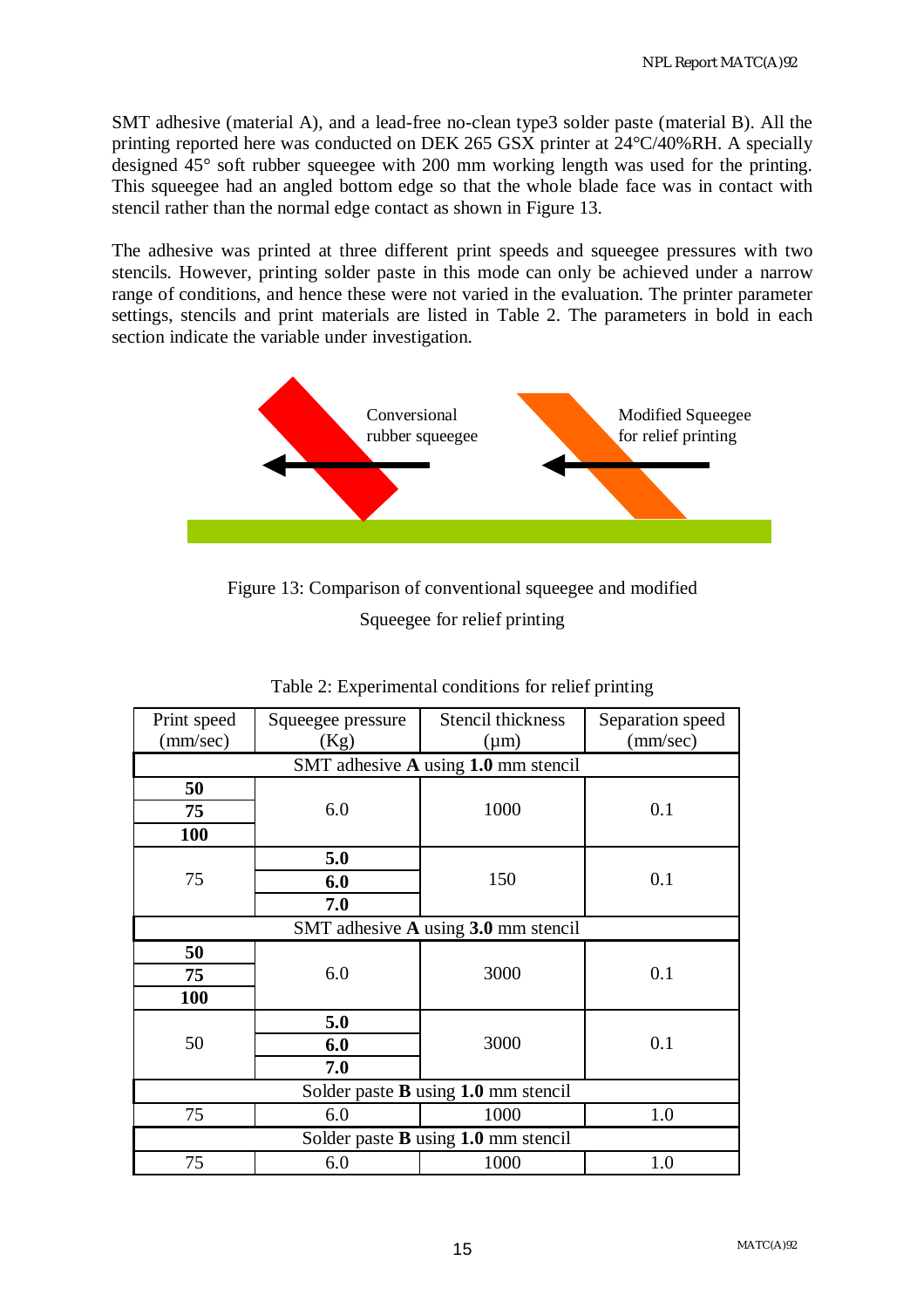#### *4.2. Evaluation of Print Deposits*

A laser scanning profiler with a triangulation sensor was used to measure the deposits. Because the solder paste and SMT adhesive reflect light poorly, a thin layer of gloss white paint was sprayed over the print deposits and board to increase reflection, as shown in Figure 14. Four dots were measured for each diameter aperture, and the average of 4 dots for each aperture size was recorded. Dot volume and height were selected to characterise the print deposit (Reference 7). The dot volume is given as a ratio of stencil aperture volume and absolute deposit volume. The dot height is the maximum height of the deposit dot, as illustrated in Figure 14.



Figure 14: Dot height measurement

#### *4.3. Effect of Print Speed and Squeegee Pressure on SMT Adhesive Relief Printing*

The effects of print speed on the dot volume and dot height of the SMT adhesive A are plotted in Figure 15. Figure 16 shows the effect of print pressure on the dot volume and dot height of SMT adhesive A. The following points should be noted:

- Print speed and squeegee pressure did not affect the dot height and dot volume for SMT adhesive A, and the dot volume was much lower for relief printing than that for conventional printing.
- The fractional dot volume significantly dropped with stencil thickness increase, but the absolute volume was approximately constant for the two stencils; i.e. the volume was independent of stencil thickness. Dot height was not affected by stencil thickness.
- Dot height and volume increased linearly with aperture size.

The low dot volume, particularly for 3mm stencil, indicates that for adhesive relief printing the majority of the adhesive remained inside the stencil aperture after print board release from the stencil. *Thus for adhesive relief printing, performance is dominated by the release of the adhesive from the aperture.* The previous work had shown that the print volume is related to the ratio of stencil aperture open area and aperture wall area (Reference 8). This is quantified in Figure 17 where the dot volume is plotted against the (open/wall) area ratio for the two stencils thickness. The Figure clearly shows that there is a linear trend between two variables, aperture open area and aperture wall area. Print volume increases with the (open/wall) area ratio. *Therefore, for relief printing the print volume is dependent on this ratio.* High print volume could be achieved by increasing the aperture size, but not the stencil thickness.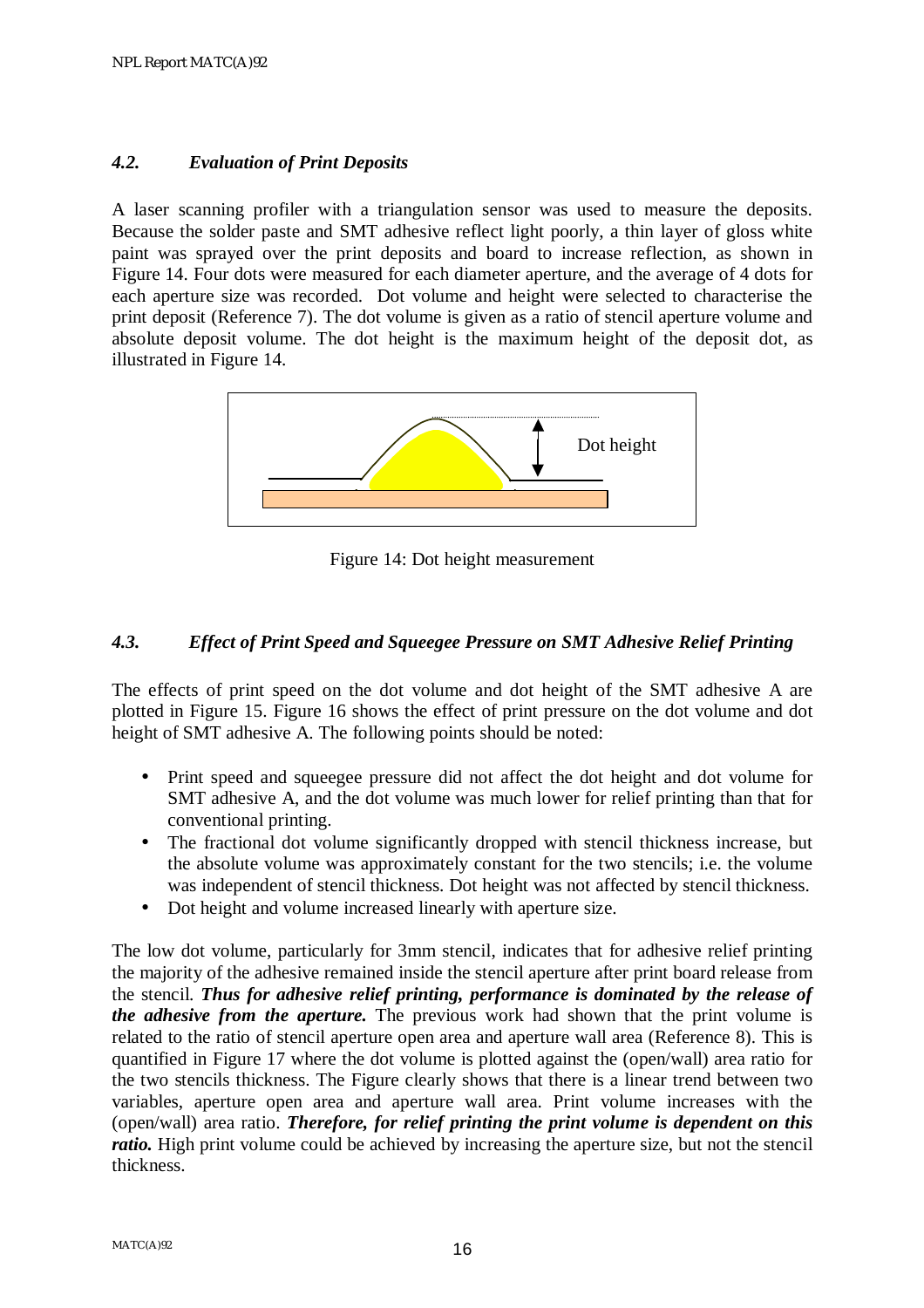

Figure 15: Dot height and volume with print speed for 1.0 and 3.0mm stencils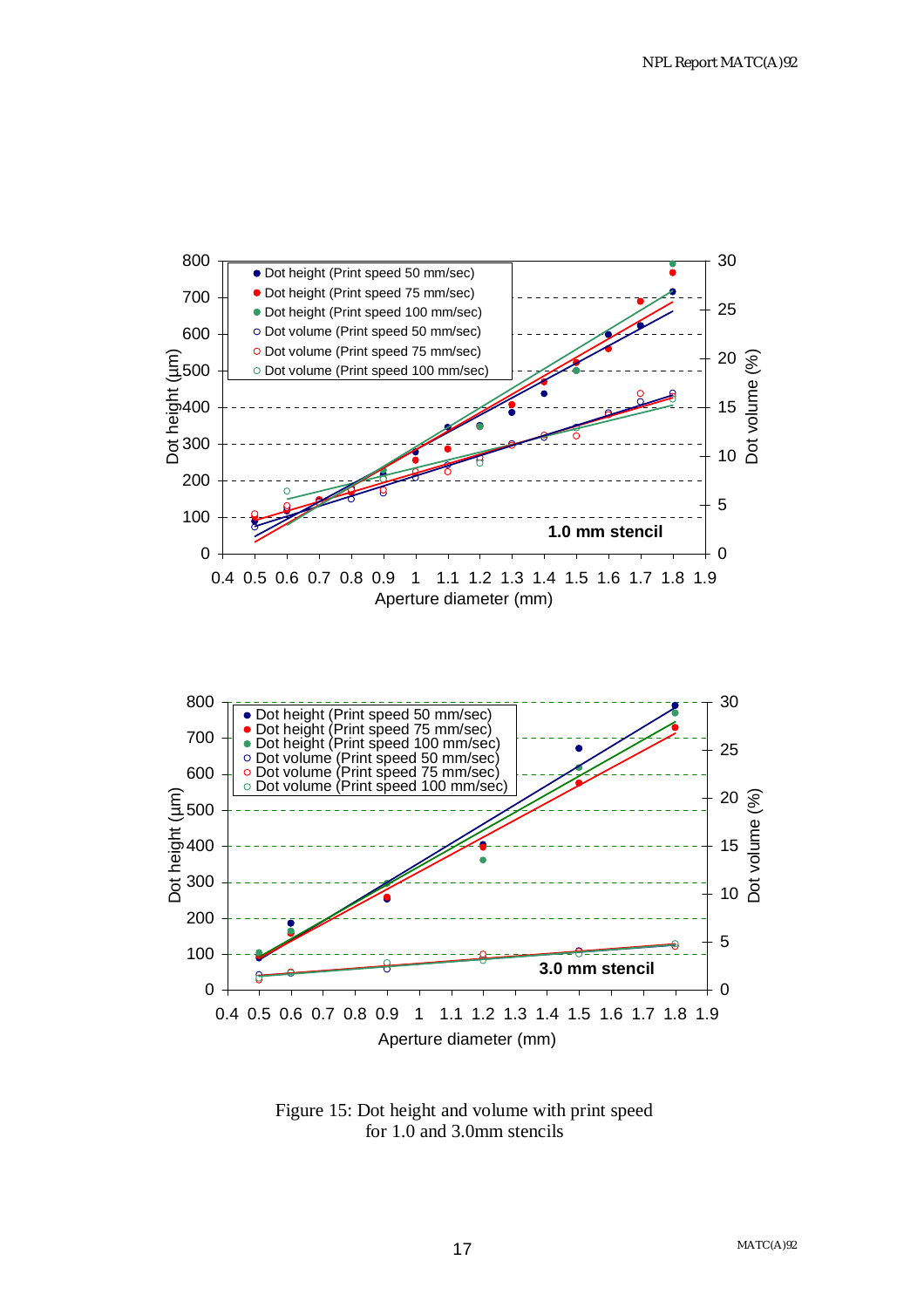

Figure 16: Dot height and volume with squeegee pressure for 1.0 and 3.0mm stencils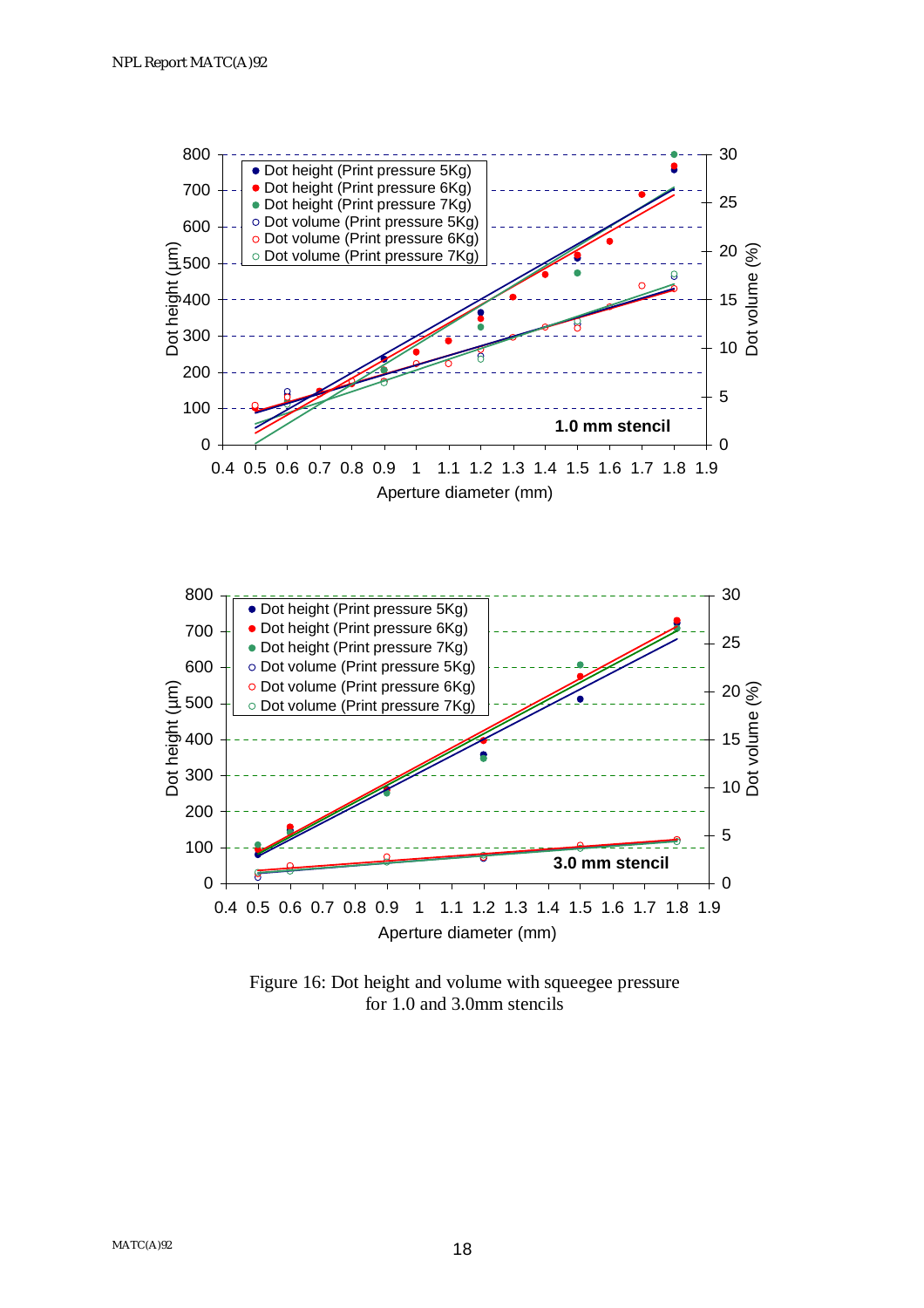

Figure 17: Dot volume with (open/wall) area ratio for 1.0 and 3.0mm stencils

#### *4.4. Relief Printing of Solder Paste*

Solder paste B was also printed using the 1.0 and 3.0 mm stencils. The variation of dot height and volume with aperture size for the two stencils is shown in Figure 18. There are some important points to note from this Figure. For both the 1.0 and 3.0 mm stencils, very little paste was printed when the aperture diameter was less than 1.2 mm. The apertures filled adequately but the cohesive force within the paste was sufficiently high that no paste was released from the stencil aperture.

Dot height increased linearly with aperture size when the aperture diameter was equal or larger than 1.2, but was not affected by stencil thickness. However, the fractional dot volume remained unchanged with aperture size, but the absolute volume was broadly similar for a given aperture for both stencil thickness. Hence the aperture size and the cohesive forces within the paste, and not the stencil thickness, dictated the size of the dot. *Therefore, for solder paste relief printing, large dot volumes only can be achieved by increasing aperture size, but not stencil thickness.* Relief printing is not capable of producing paste deposit when the stencil aperture is less than 1.2mm.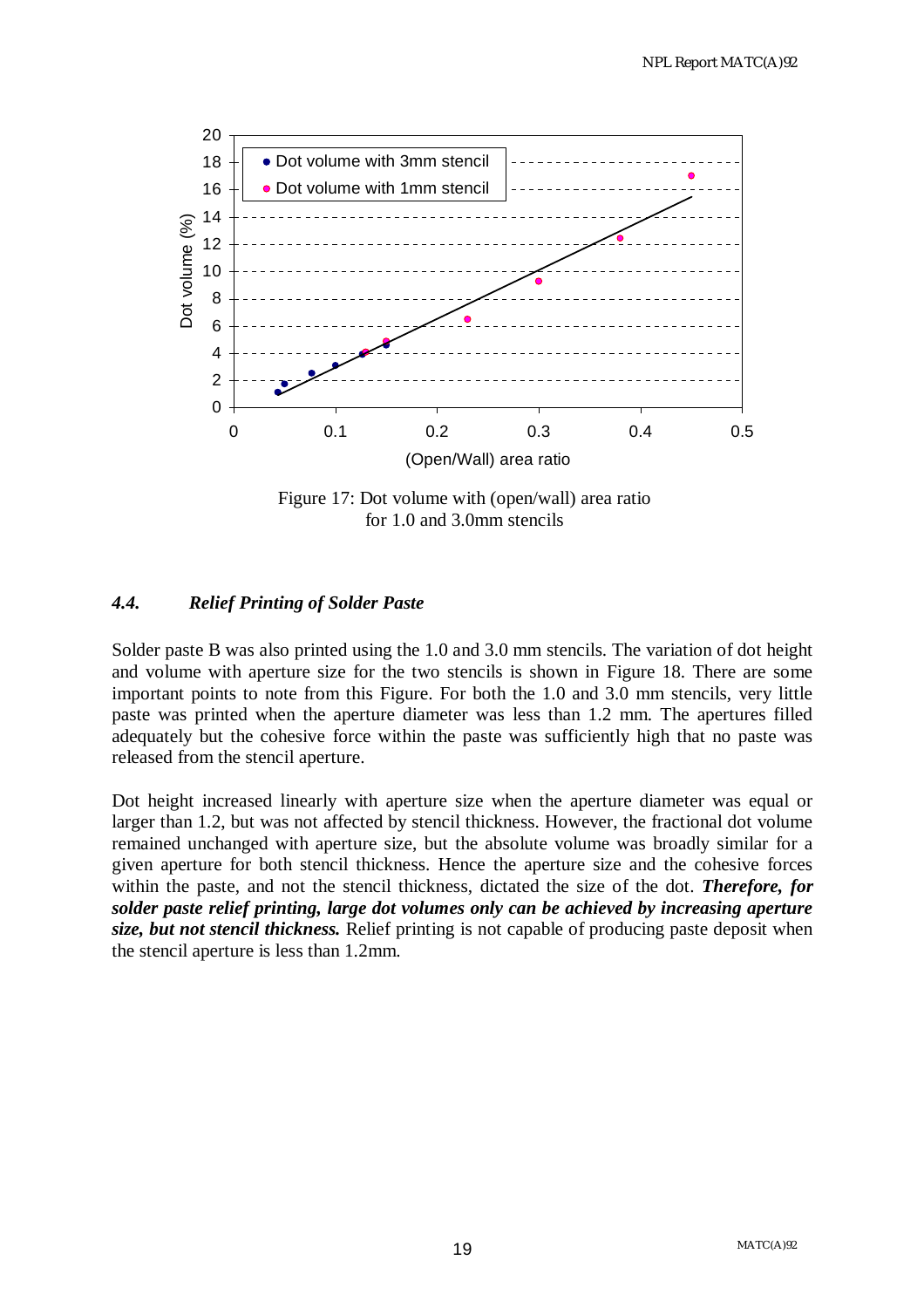

Figure 18: Absolute and fractional dot volume and dot height with aperture size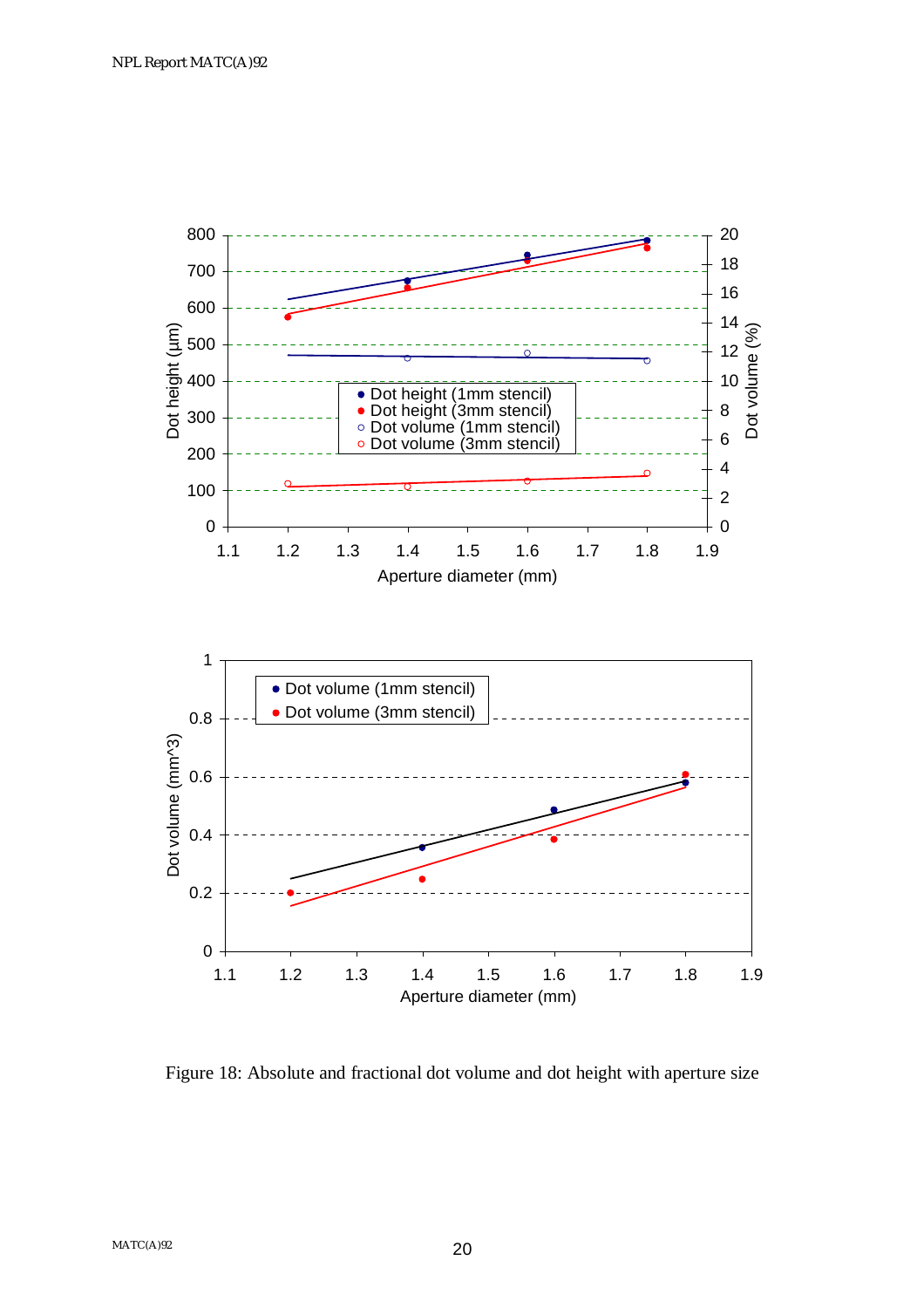### **5. INTRUSIVE REFLOW SOLDERING**

Intrusive reflow soldering is a production process allowing the assembly and reflow of through-hole components at the same time as SM components. This cuts down costs related to secondary operations i.e. hand, selective or wave soldering, of these parts. Typical parts that can be intrusively reflowed include pin connectors and IC sockets (PGA), but the technique can easily be extended to other components such as DIL packages, through-hole resistors, capacitors, or any other leaded components, provided that such parts can withstand reflow soldering temperatures. The solder to form the joint between the PCB and the TH component is applied by stencil printing solder paste on the lands around the mounting holes and into the TH itself, as part of the normal paste printing operation for SM components. The pin components are then manually or automatically inserted into the PCB together with placement of SM devices and the whole assembly is reflowed.

#### *5.1. Intrusive Reflow Assembly Issues*

There are five critical aspects that effect intrusive reflow :

#### *Length of component pins*

When a component is available in different pin lengths, the pin length should be carefully chosen to match the thickness of the PCB. Too short a pin will cause problems with inspection. If the pin is too long, then some solder paste will be pushed away from the TH on the end of the pin during insertion and therefore not be available to help form the joint.

#### *Diameter of PTHs*

The diameter of the mounting holes should be as close as possible to the pin diameter, allowing for tolerances needed for automatic or manual insertion. If the pin is significantly smaller than the PTH, then less of a joint will be formed for the fixed volume of solder paste available.

#### *Stencil aperture design*

The stencil design should allow sufficient paste to be printed, since this will critically influence the printed solder paste volume, and hence the resultant solder joint. The printed area usually covers the conductive pad around the component lead. The apertures could be locally plated to achieve a thicker stencil around the location of the TH component, and hence more volume of solder paste can be printed.

#### *Printing process*

Printing adequate volume of solder paste may demand higher printing pressure to force extra solder paste down into the PCB holes. Hence  $45^{\circ}$  squeegee blades or enclosed print heads would be beneficial.

#### *Reflow profile*

Voiding in intrusive reflow solder joints can be an issue. This is because on heating the paste in the hole, the solvents cannot escape side-wards because they are surrounded by the impenetrable plating of the hole. The gas can only escape upwards or downwards, taking longer to do so and therefore some solvent may remain in the joint when it solidifies. Care therefore needs to be taken in a preheat stage of the reflow process to remove as much solvent as possible to reduce voiding in the joints.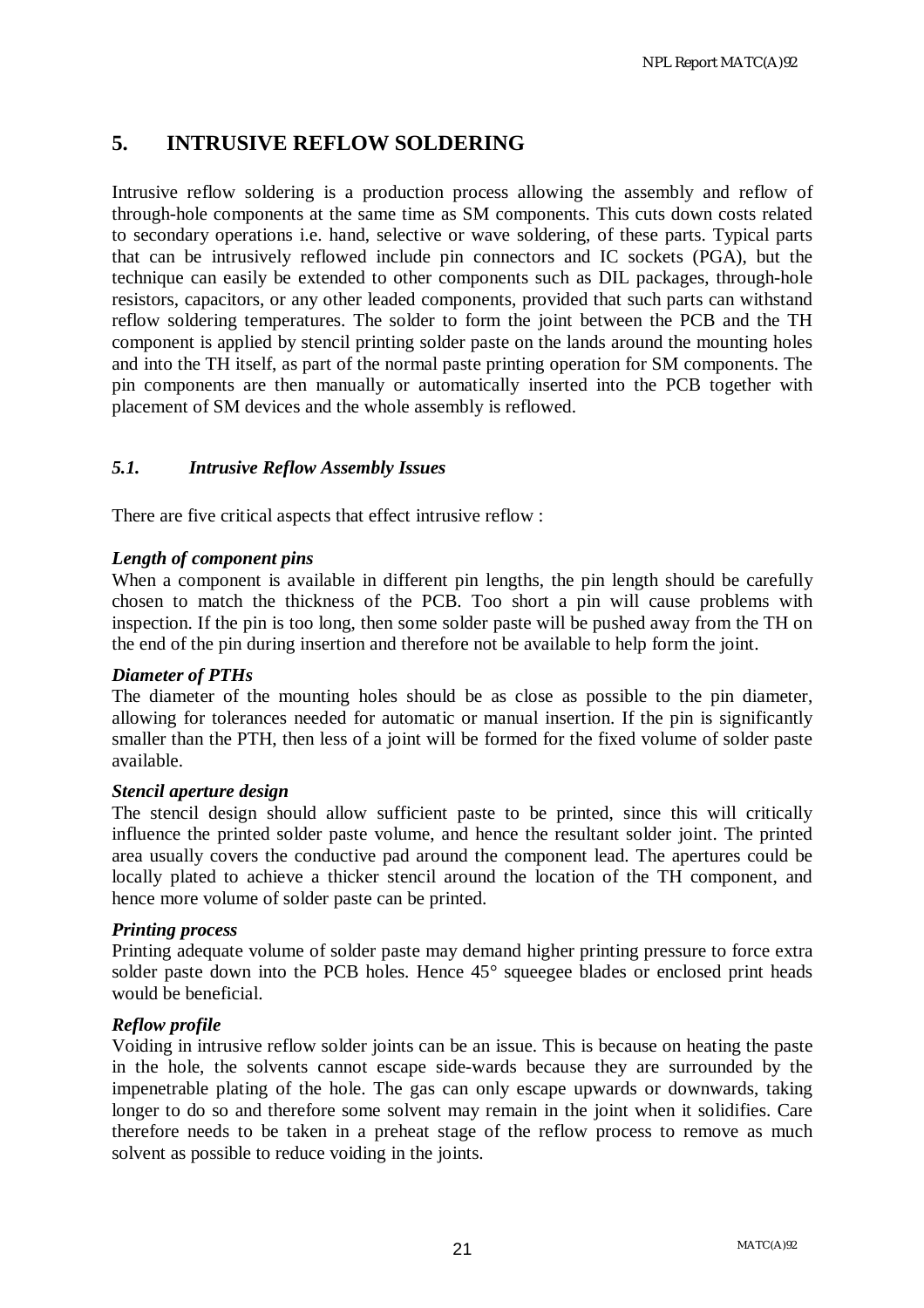The above parameters are very application dependent and should be discussed with component and stencil manufacturers. Details of the effect of aperture shape and size on intrusive reflow joint formation are given in Reference 9.

#### *5.2. Intrusive Reflow Measurement Issues*

The volume of paste needed to form an intrusive reflow solder joint is significantly affected by the amount of solder paste forced into the hole during the printing operation. It is therefore a process control requirement periodically to measure the fill of the hole prior to pin insertion.

Automatic and semi-automatic measurement systems for solder paste are normally based on laser displacement sensors. Two different types of sensor have been assessed for their suitability for measuring solder paste deposits inside PTHs.

#### 5.2.1. Differential or Dynamic Focusing Sensor

A differential focusing sensor projects a laser beam vertically downwards onto the target and focuses this beam to a predetermined spot size. From this the distance to the target can be calculated. However, this system did not function well in the evaluation because it was unable to cope reliably with large rapid changes in measurement height associated with the change from the land area of the PCB to the paste inside the hole (shown schematically in Figure 19). No further evaluation was undertaken of this sensor type



**Figure 19 : Schematic showing rapid height changes experienced with intrusive reflow measurement** 

#### 5.2.2. Triangulation Sensor

An alternative to the differential focusing sensor is a triangulation sensor. This uses an angled detector to focus the reflected beam of a vertically incident laser, shown in Figure 20. The detection angle is dictated by the minimum separation distance of the incident beam and the detector, and the close vicinity of the sensor to the workpiece to maximise accuracy of the measurement. Other sensor heads are available for the system but these have lower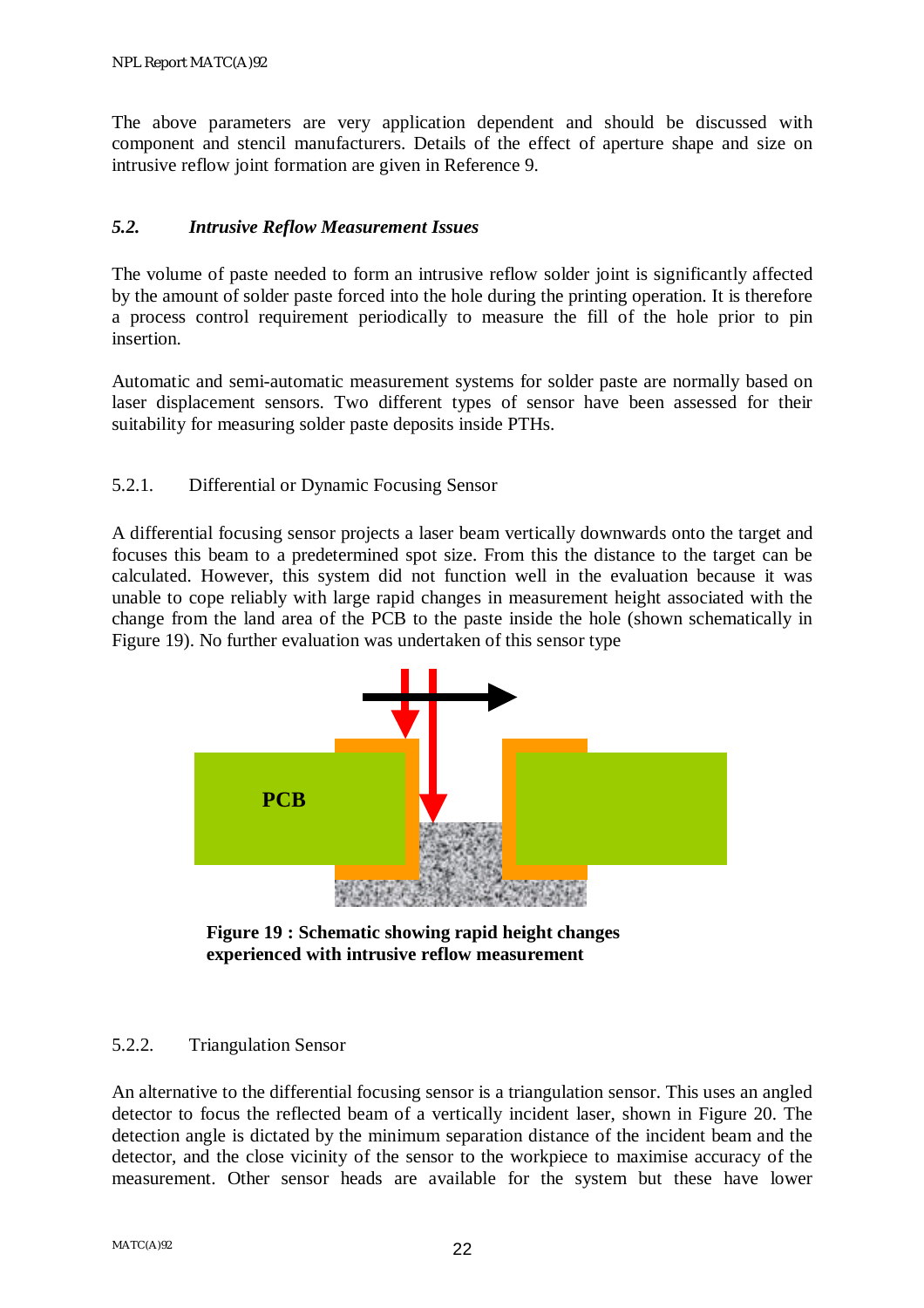resolution. In the sensor head used here, these limitations resulted in a fixed reflection angle of 40°. Thus the depth that can be measured with such a sensor is limited by hole diameter if the reflected beam is to clear the edge of the hole and be detected. The following Section describes work undertaken to evaluate the maximum depth, which triangulation sensor can measure for the different hole-sizes.



#### **Figure 20 : Schematic of height measurement of solder paste filling a PCB hole**

#### 5.2.3. Triangulation Sensor Maximum Depth Measurement

For the work here the board thickness was 1.6 mm and a range of holes was manually printed using a no-clean type 3 solder paste. The diameters of the holes in the board were 0.55, 0.70, 0.80 and 0.97 mm. The holes were filled with paste to different depths by adjusting the print pressure. Examples of colour contours are plotted in Figure 21, and the blue end of the spectrum indicates low areas and red indicates high areas of the scan. The maximum measurable depth as a function of hole diameter is presented in Figure 22. This Figure represents the maximum depth that can be measured over half the area within the hole, as this is considered to be representative of the whole area. Additionally, should the whole area be required to be measured, an additional measurement could be undertaken with the PCB rotated through 180° . The printed PCB with connector inserted is shown in Figure 23.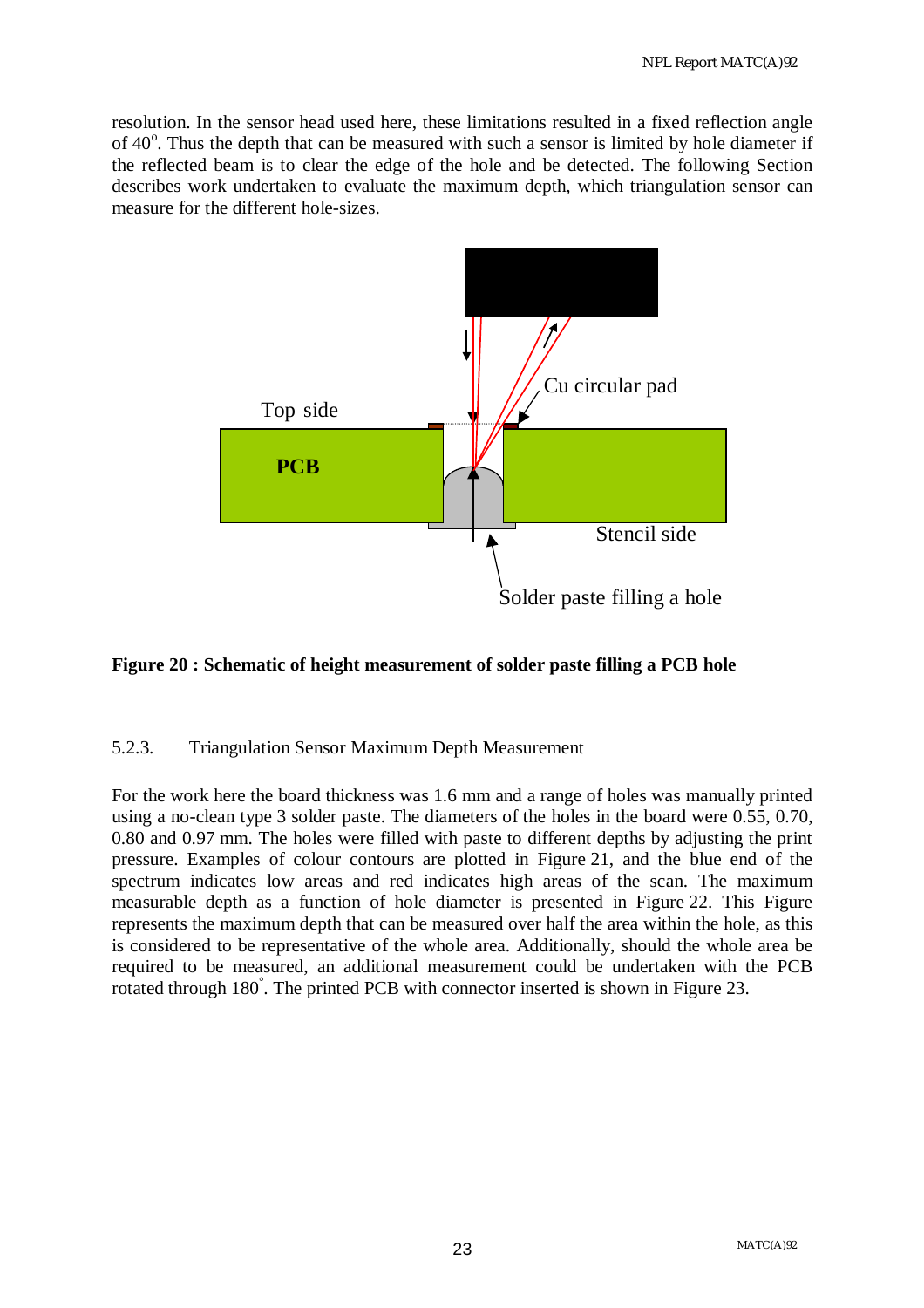

Figure 21 : Example of contour maps of scanned holes in a PCB filled with solder paste (as a function of hole diameter)



Figure 22 : Maximum available height measured from top of PCB to solder paste surface

From Figure 22 it can be noted that even for hole diameters approaching 1mm, it is only possible to measure depths of 0.4mm, a quarter of the possible depth required to be measured (PCB thickness of 1.6mm). It is therefore considered that the current equipment sensor is unsuitable for measurement of solder paste fill in PTHs. A sensor with the detector placed at a smaller angle to the incident beam would be required, but such sensors require a larger sensor to work-piece distance and have a correspondingly lower resolution. Based on Figure 22, it is estimated that a sensor with a reflected angle of less than 10° would be required to measure down the full depth of a PTH of 0.55mm diameter in a 1.6mm thick PCB.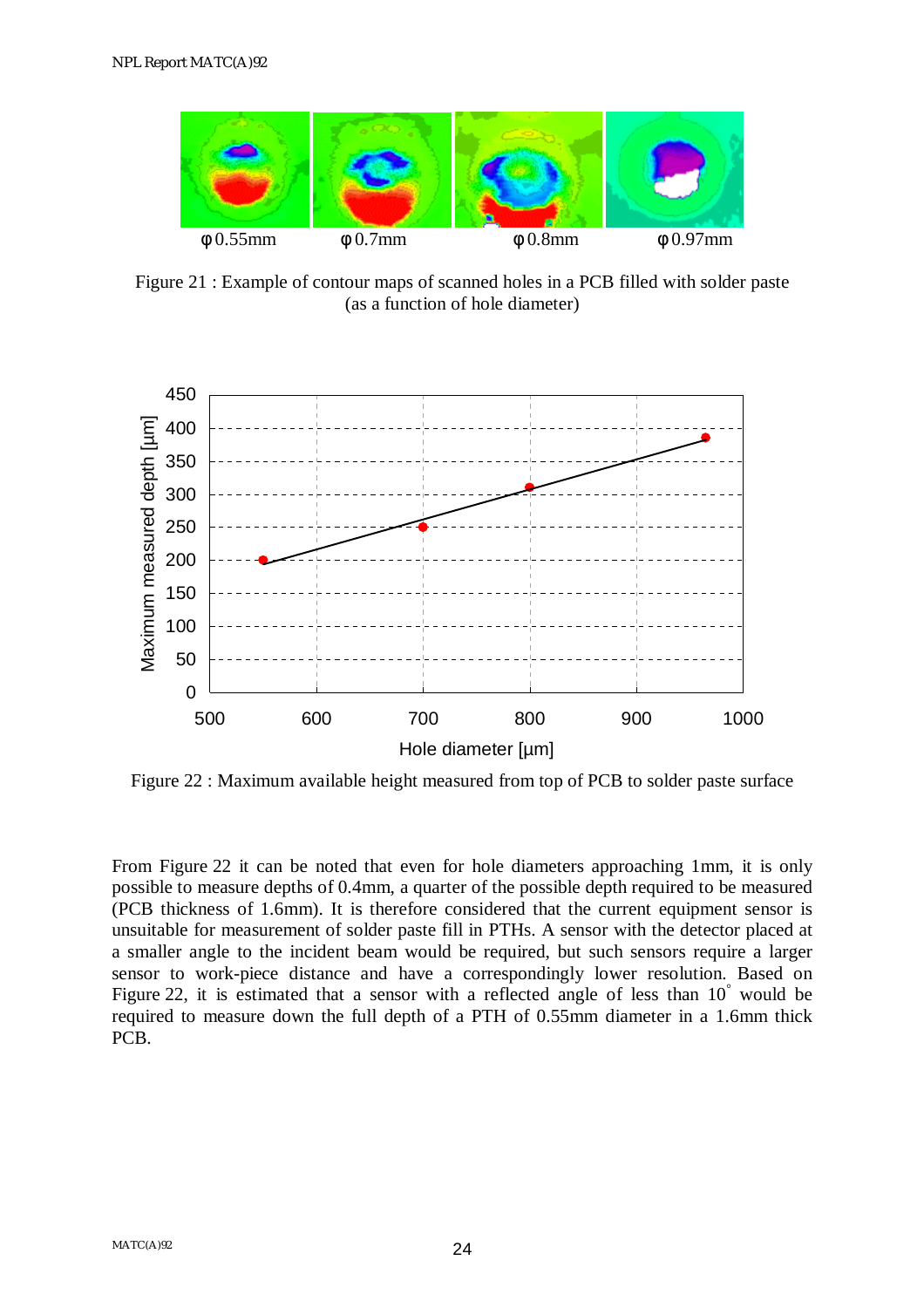### **6. PRACTICAL EXPERIENCES OF SIMULTANEOUS DOUBLE SIDED REFLOW SOLDERING (SDSRS) MANUFACTURE**

To explore the potential of relief printing, a demonstrator of the technology was built using SDSRS assembly techniques.

#### *6.1. SDSRS Test Assembly Design*

The demonstrator was based on an original design by R. Willis of EPS, and was designed to incorporate an active circuit comprising a series of timed flashing LEDs as well as a number of other typical surface mount components to assess their suitability for the process. Both sides of the circuit are shown in Figure 23. The components incorporated into the assembly are listed in Table 3.

|                  | Side Number    | Component type    | Comments                                    |
|------------------|----------------|-------------------|---------------------------------------------|
| A                | 10             | R0402             | 0402 Chip Resistor                          |
| A                | 34             | R0603             | 0603 Chip Resistor                          |
| A                | $\overline{7}$ | C1206             | 1206 Capacitors                             |
| A                | $\mathbf{1}$   | QFP160            | 160 pin 0.65mm pitch QFP                    |
| A                | $\mathbf{1}$   | 3002              | <b>Battery Clip</b>                         |
| A                | $\mathbf{1}$   | CR2032            | Lithium Battery (coin)                      |
| A                | 1              | PBGA256           | 256 Plastic BGA perimeter array 1.0mm pitch |
| A                | 13             | SOT <sub>23</sub> | PNP Transistor IBMT4403D1                   |
| A                | $\mathbf{1}$   | SOIC <sub>8</sub> | Small Outline IC (8 Pin, 555 Timer)         |
| A                | 1              | $\mu BGA$         | $\mu$ BGA 46 pin 0.75mm pitch               |
| A                | 18             | <b>LED</b>        | Chip LED <sub>s</sub>                       |
| A                | 6              | SOIC14            | Small Outline IC                            |
| A                | 1              | TA006TCM106KBR    | Tantalum Capacitors, 10uF                   |
| A                | $\overline{2}$ | TSOP32            | Thin Small Outline Package 0.5mm pitch      |
| A                | 10             | SOT223            | <b>Power Transistors</b>                    |
|                  |                |                   |                                             |
| B                | 15             | <b>SOT323</b>     | Mini Small Outline Transistor               |
| $\boldsymbol{B}$ | $\mathbf{1}$   | PBGA256           | 256 plastic BGA perimeter array 1.0mm pitch |
| B                | $\mathbf{1}$   | QFP160            | 160 pin 0.65mm pitch QFP                    |
| B                | 12             | R0805             | 0805 Chip Resistors                         |
| B                | 10             | C1206             | 1206 Capacitors                             |
| B                | 6              | SOIC14            | Small Outline IC 1.27mm pitch               |
| B                | 10             | SOT <sub>23</sub> | <b>Small Outline Transistor</b>             |
| $\boldsymbol{B}$ | 10             | R0402             | 0402 Chip Resistor                          |
| B                | $\mathbf{1}$   | $\mu BGA$         | $\mu$ BGA 46 pin 0.75mm pitch               |

Table 3: Components incorporated into SDSRS design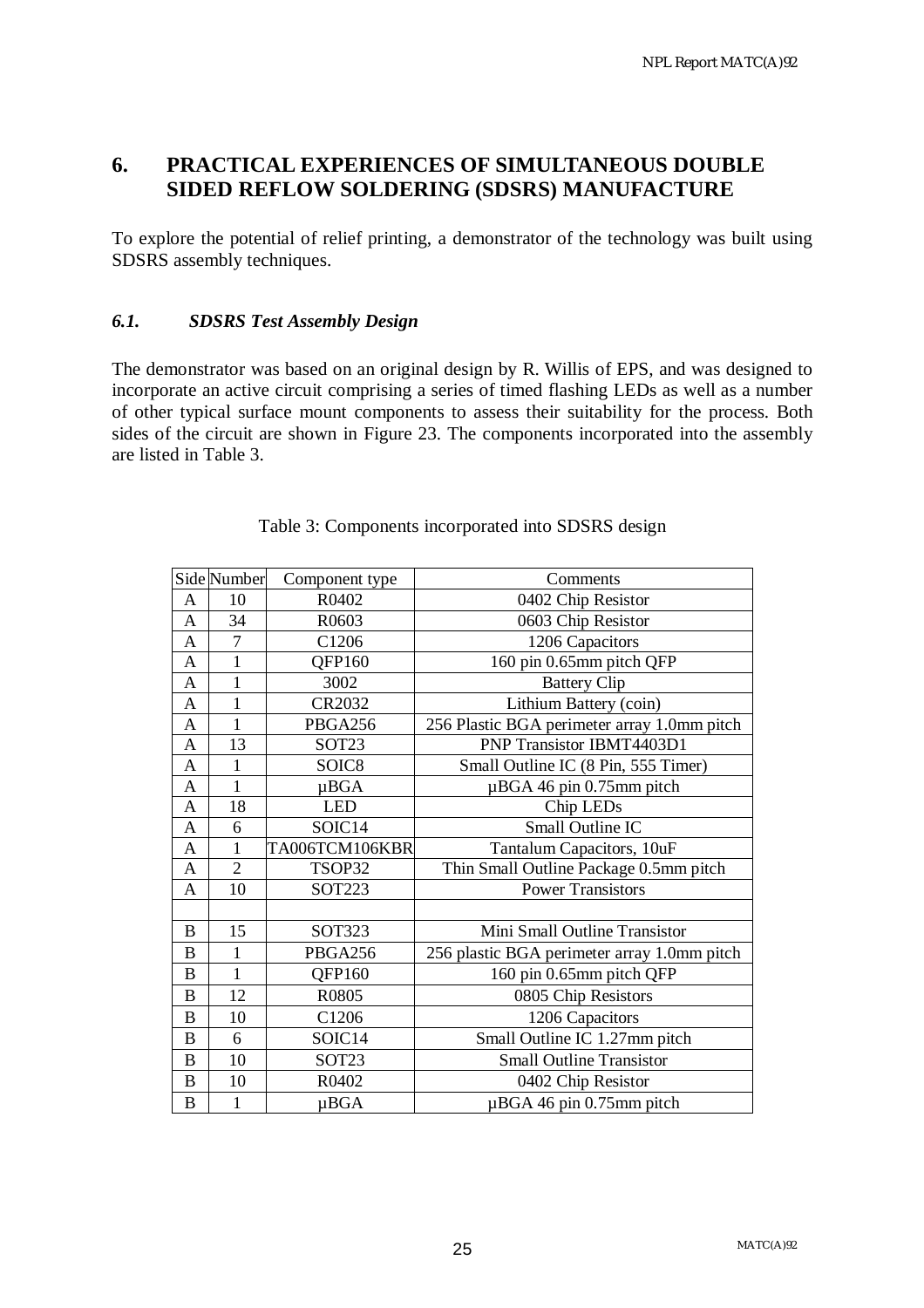

Figure 23: SDSRS Test Assembly (NPL Test Board TB42)

#### *6.2. SDSRS Assembly*

Assembly of the demonstrators was undertaken using the stages illustrated in Figure 24. Side A was initially printed with a no-clean type 3 SnPbAg solder paste using a 125µm thick laser cut stainless steel stencil on a DEK 265 stencil printer. A wave solder adhesive was then printed using a 3mm thick plastic stencil with the underside milled out to place over the already printed solder paste. The relief stencil, as shown Figure 4, was 3mm thick. Several prints were initially required to fill the stencil apertures completely with adhesive before satisfactory printing of the adhesive was achieved. Special squeegee blades with a large flat edge as previously discussed in Section 4, were used to ensure apertures were adequately filled.

Components were then placed onto side A and the assembly placed in an air circulation oven at  $75^{\circ}$ C for 30 mins to partially cure the adhesive. After cooling to room temperature, the assembly was inverted and again printed with the same solder paste, this time on side B. The DEK 265 printer has an edge conveyor so that no components on side A were disturbed during the printing operation. All under board supports were removed so the board was only supported along two edges during printing. After printing, side B was manually populated and then the whole assembly was reflowed with side B uppermost in a 5 zone convection reflow oven. During reflow, four corner pillars supported the assembly, so that the components on side A were not in contact with the mesh belt of the reflow oven.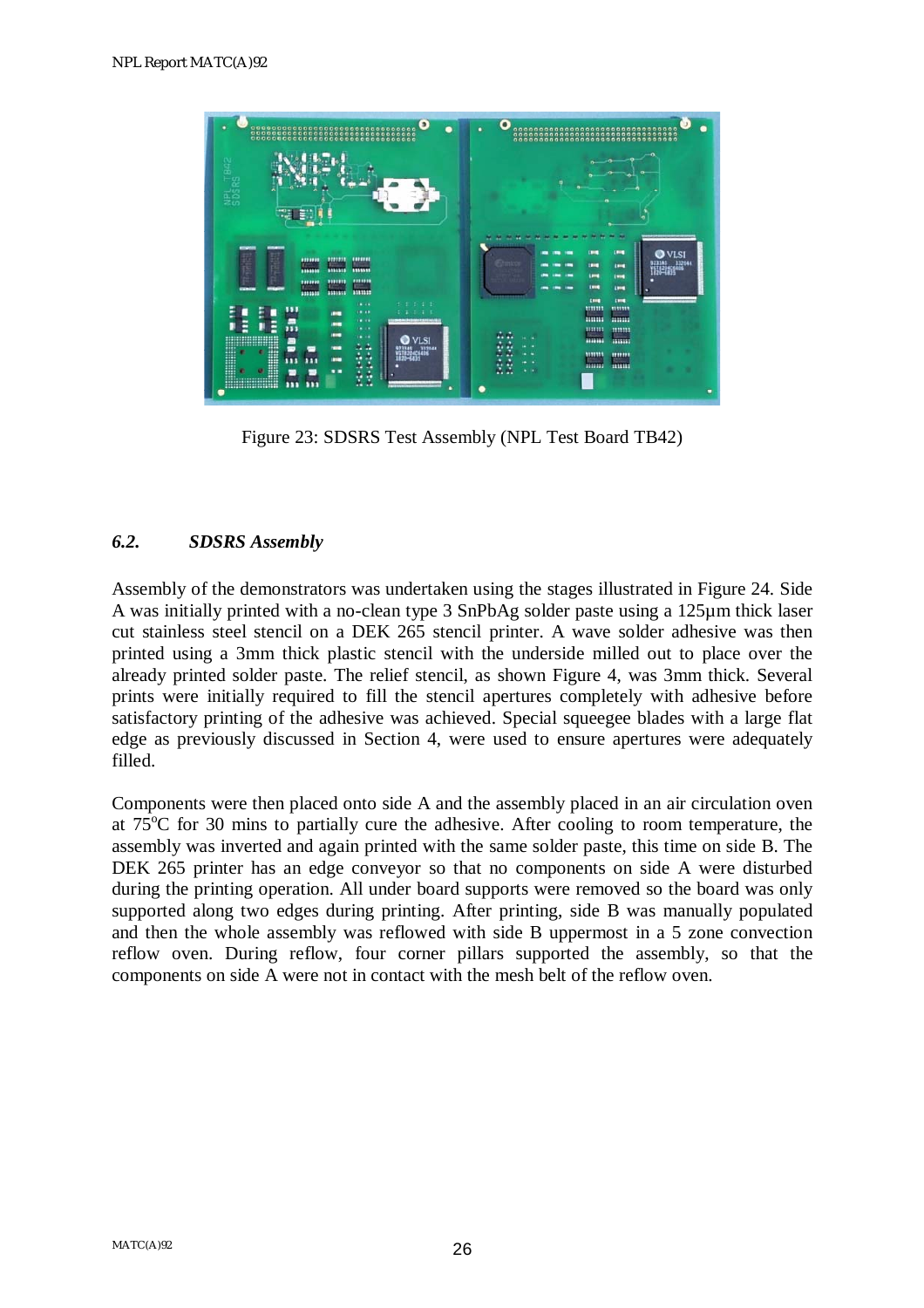



Figure 24: Schematic of SDSRS assembly using relief printing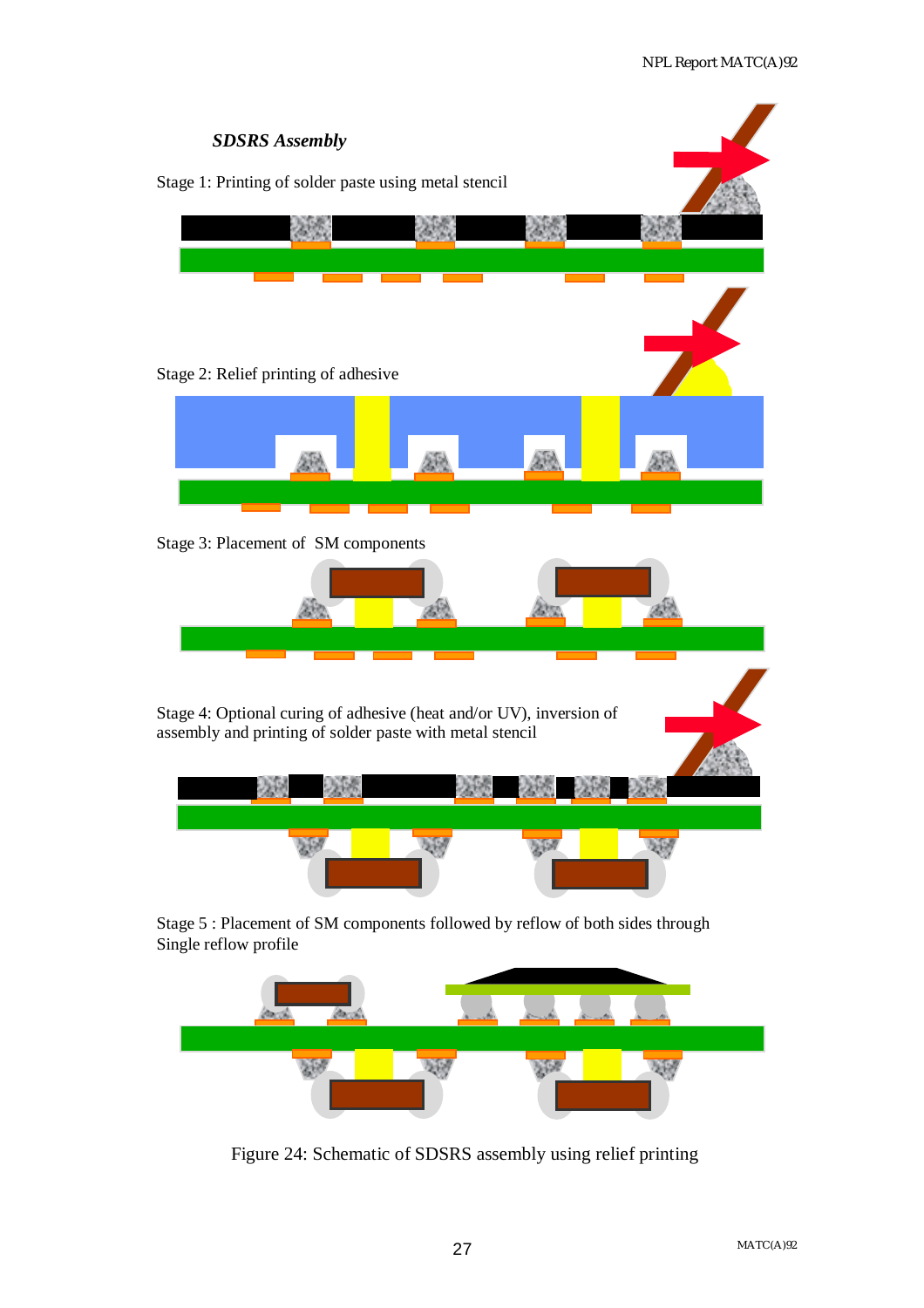#### *6.3. SDSRS Assembly Results*

Paste printing: No problems were encountered with either paste printing operation, which were no different from conventional solder paste printing.

Adhesive printing: Adhesive printing through the relief stencil proved relatively straight forward for the larger components as can be seen in Figures 25 to 28. With plenty of space between solder paste deposits, the apertures for the adhesive could be relatively large and therefore forcing adhesive through the aperture into contact with the board was possible. Adhesive was successfully relief printed for PBGAs, QFP160s, SOT223s, battery clips, TSOPs and SOICs.



Figure 25: Paste and adhesive for SOT223 component



Figure 26: Paste and adhesive for SOIC14 component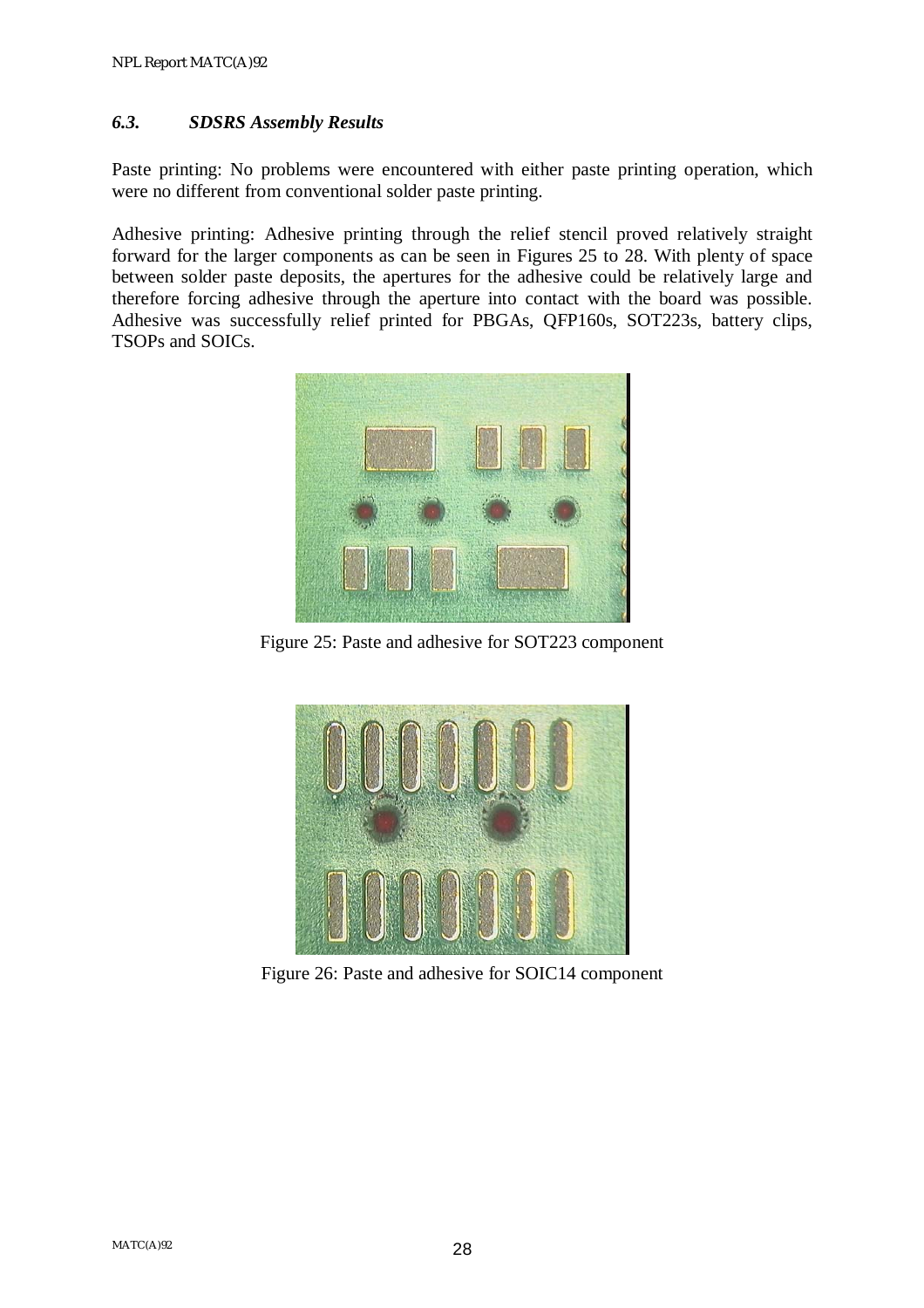

Figure 27 : Paste and adhesive for TSOP component



Figure 28: Paste and adhesive for QFP component

With smaller components, adhesive printing was more problematic. Figures 29 & 30 illustrate the irregular shaped dots achieved, and also the contamination of the solder paste on the pads with adhesive. Printing of adhesive for R0603 components was not possible.



Figure 29: Paste and adhesive for SOT323 component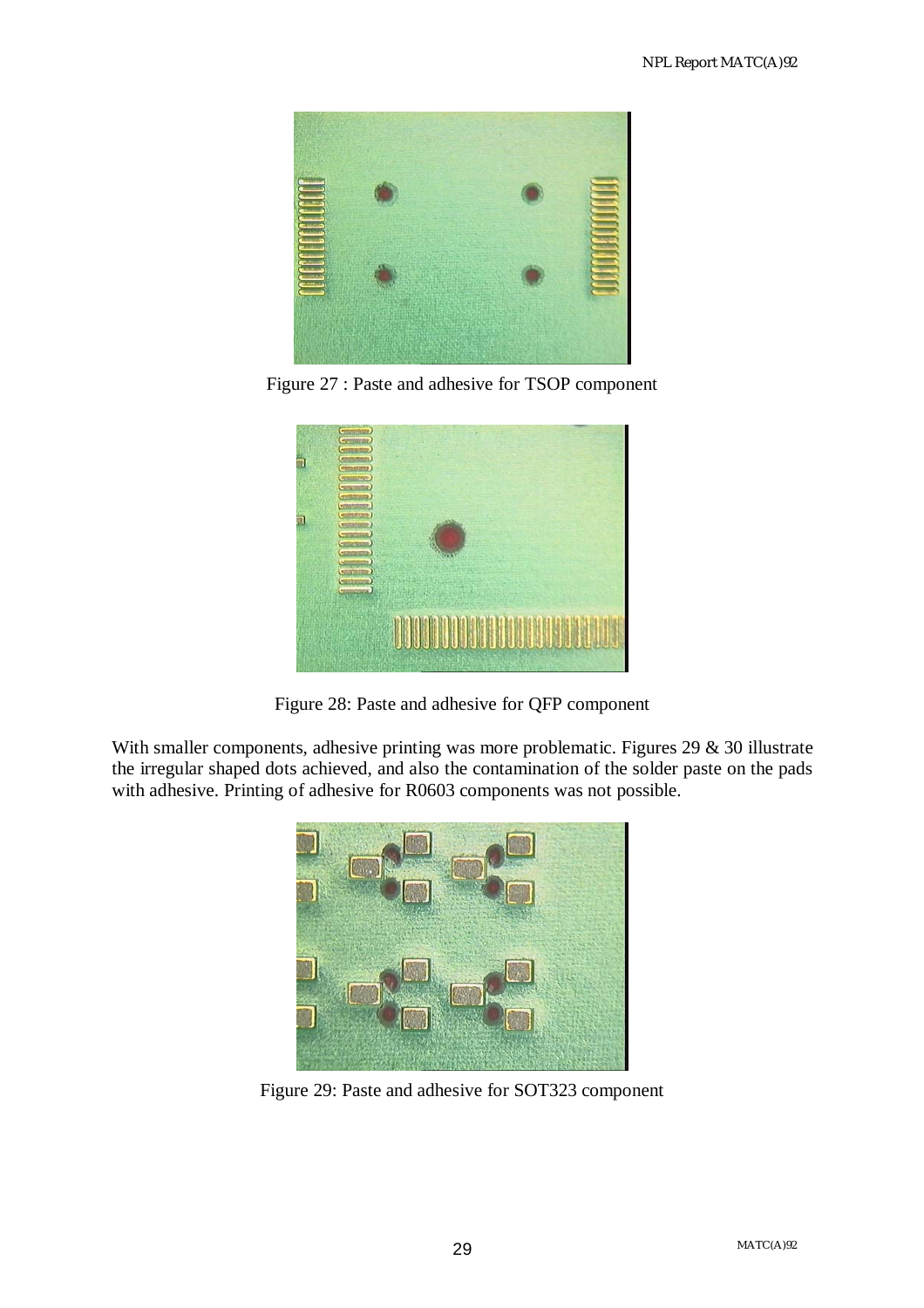

Figure 30: Paste and adhesive for chip LED, SOT23 and R0603 components

Table 4 below lists the aperture sizes used for adhesive on this assembly. From this list and Figures 25-30, it is evident that it was not possible to print apertures below 0.6mm diameter with a 3mm relief stencil and this adhesive. However, with multiple manual strokes and a squeegee 0.5mm apertures could be printed. A slightly thinner stencil would have helped this problem.

| Chip LED          | $0.3$ and $0.4$ mm |
|-------------------|--------------------|
| R0603             | $0.3$ mm           |
| R0805             | $0.3$ mm           |
| Tantalums         | $0.3$ mm           |
| C1206             | $0.3$ mm           |
| SOT <sub>23</sub> | $0.5 \text{ mm}$   |
| $\mu BGA$         | $0.5$ mm           |
| <b>SOIC</b>       | $1.2 \text{ mm}$   |
| <b>SOT223</b>     | $1.2 \text{ mm}$   |
| <b>TSOP</b>       | $1.2 \text{ mm}$   |
| Battery clip      | $2.0$ mm           |
| <b>PBGA</b>       | $2.0 \text{ mm}$   |
| <b>OFP160</b>     | $2.0$ mm           |

Table 4: Aperture diameters used for printing adhesive under SDSRS components

### *6.4. SDSRS Reflow Soldering*

Both sides of the assembly were reflowed together during a single pass through the reflow soldering oven. Generally the resulting joint quality was acceptable with the majority of the components, as demonstrated in Figures 31-35. All the active parts of the circuits were functional after soldering with the exception of some chip LEDs, which were not placed accurately during manual placement. Some of the solder joints on side A did exhibit limited solder balling as a result of the solder paste being subjected to 30 mins at  $75^{\circ}$ C (to partially cure the adhesive), but many commercial users would consider this acceptable. The worst solder balling was evident behind the heel of the SOIC lead seen in Figure 32. Such solder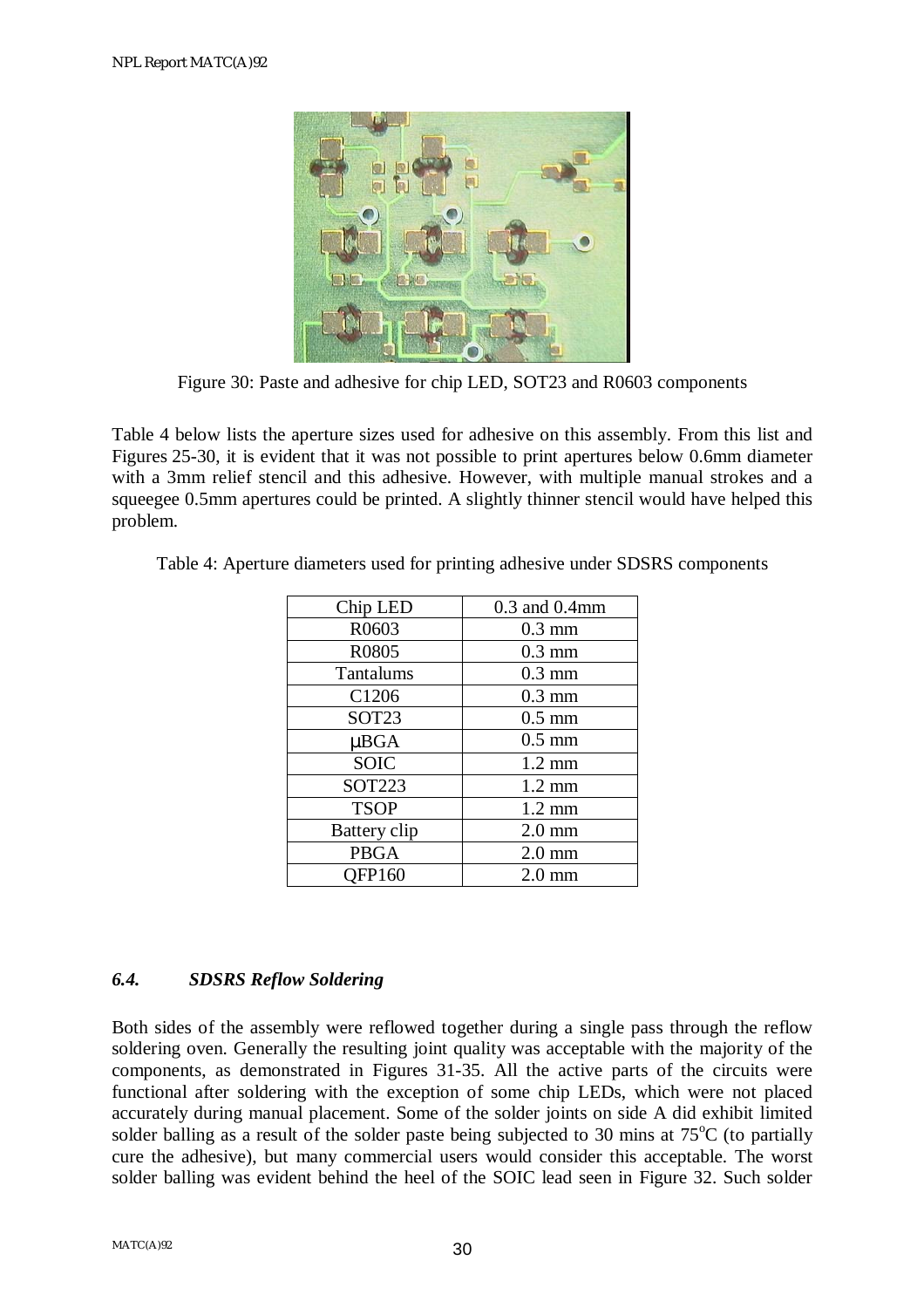balling could be eliminated using a UV curable adhesive. But the relief stencil design would have to be changed so that the adhesive dots were placed on the edges of the components, rather than underneath, to ensure that their cure could be initiated by UV.



Figure 31: Reflowed solder joint on battery connector on side A



Figure 32: Reflowed solder joint on SOIC on side A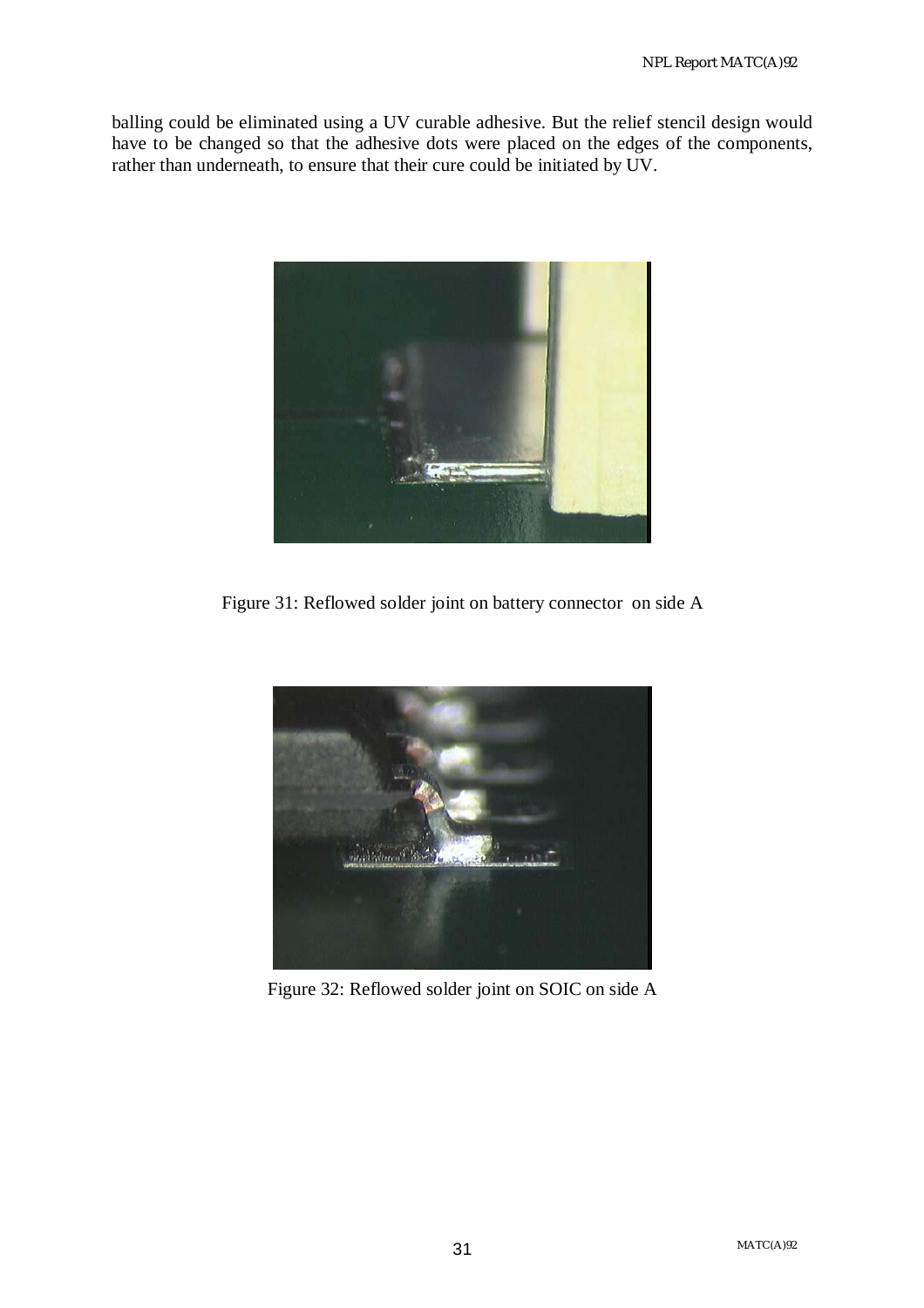

Figure 33: Reflowed solder joint on R0603s on side A



Figure 34: Reflowed solder joints on C1206 and tantalum on side A



Figure 35: Reflowed solder joint on SOT23 on side A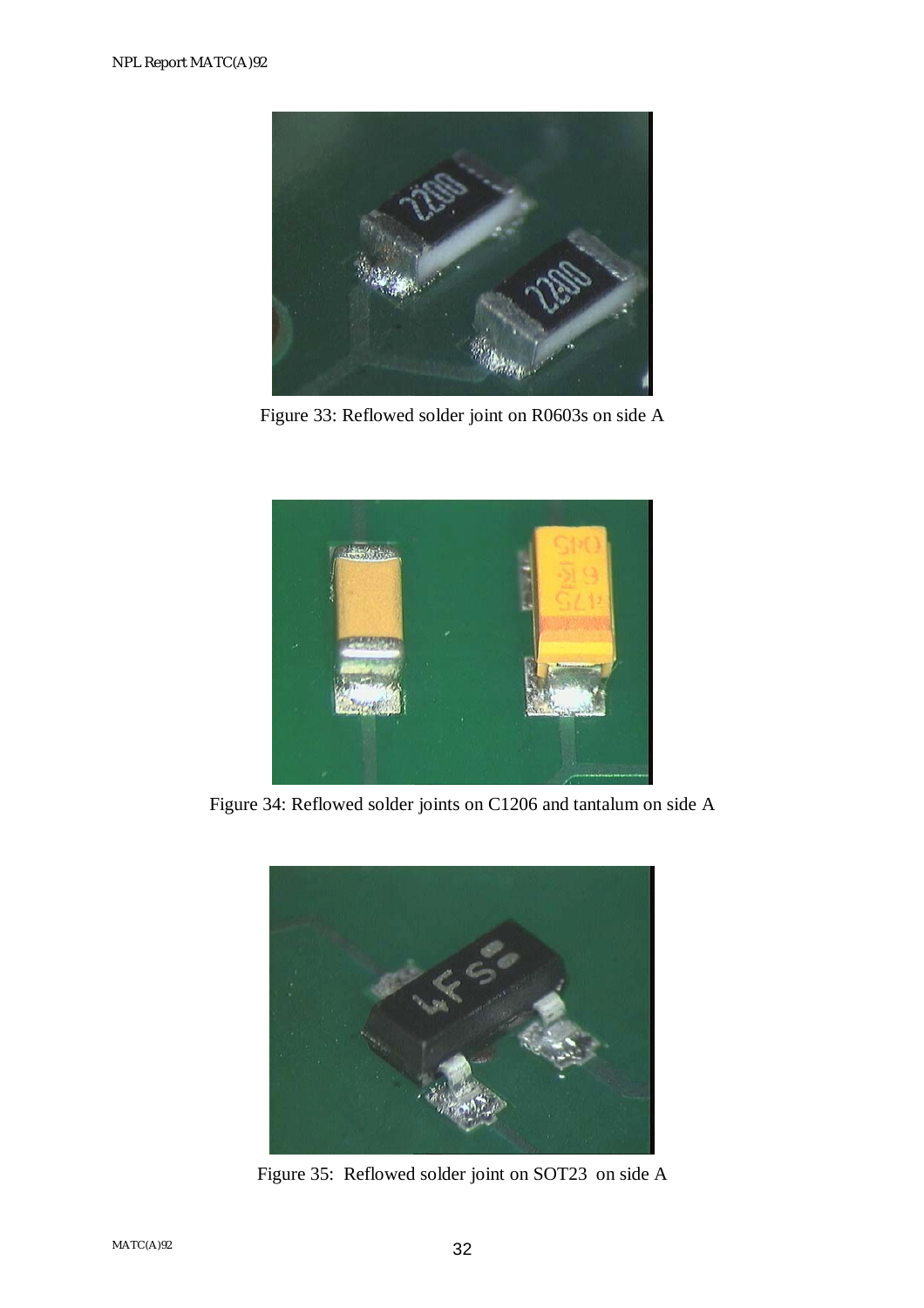The only components poorly soldered were the  $\mu BGA$  and the PBGA. In all cases these fell off the underside (side A) during the paste printing of side B or the subsequent reflow operation. The PBGA did not remain attached because the adhesive dot height was insufficient to bridge the gap between the underside of the component and the PCB. Possibly for the PBGA increasing the aperture size and hence the dot height would have helped, especially since this was a peripheral array and there was sufficient room under the component. The µBGA did not remain attached since the adhesive dots were poorly printed due to (a) the 0.5mm aperture used, and (b) the fact that they needed to be printed on the perimeter, since they were full array solder components. The small 0.5mm aperture design was selected, since this provided the closest centre point of a dot to the component. Generally, it is advisable to use the thinnest stencil compatible with the rest of the process. The only reason to increase stencil thickness is to accommodate particular features; otherwise a thinner stencil will give better printing.

An attempt was made to reflow side A upside down without the use of adhesive. Side A was printed with solder paste as before and then manually populated and inverted prior to reflow soldering. Table 5 shows the results of this trial. Components as large as SOIC14 were successfully reflowed. However, TSOP32, OFP160, BGA,  $\mu$ BGA and battery clips did not remain attached to the assembly.

|                   | Successfully reflowed |
|-------------------|-----------------------|
|                   | inverted without      |
| Component type    | adhesive              |
| R0603             | Yes                   |
| C1206             | Yes                   |
| QFP160            | No                    |
| Battery clip      | N <sub>o</sub>        |
| PBGA256           | N <sub>o</sub>        |
| SOT <sub>23</sub> | Yes                   |
| SOIC <sub>8</sub> | Yes                   |
| $\mu BGA$         | N <sub>o</sub>        |
| <b>LED</b>        | Yes                   |
| SOIC14            | Yes                   |
| Tantalum Cap      | Yes                   |
| TSOP32            | N <sub>o</sub>        |
| <b>SOT223</b>     | No (75%)              |

Table 5: Results for reflow of components inverted without aid of adhesive

#### *6.5. SDSRS Summary*

- The process worked well with larger aperture designs
- The thinnest relief stencil compatible with the process and material is recommended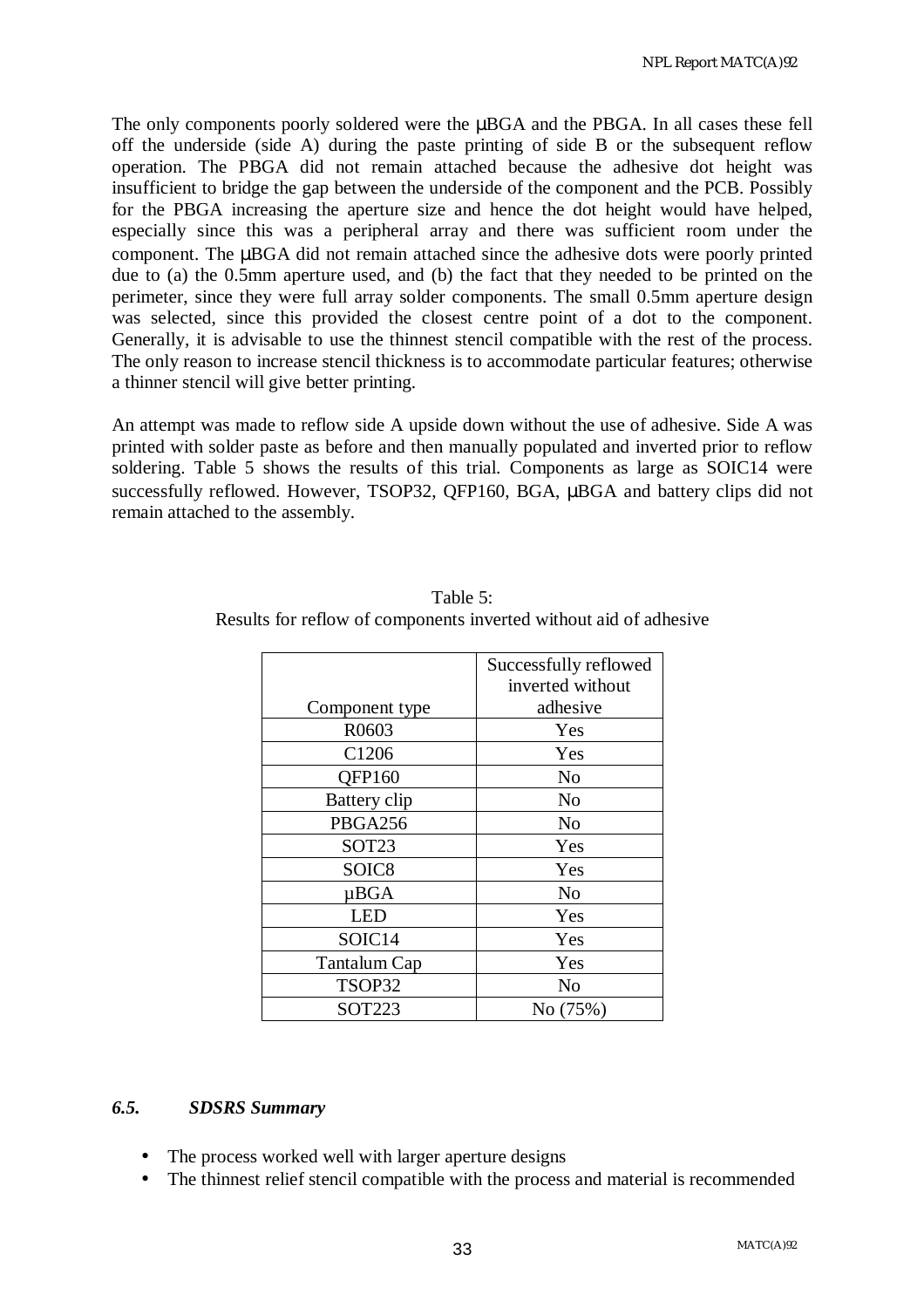- Stencil printing of the three stages was straightforward
- A number of board and design issues arise that are not normally encountered
- Sometimes the requirements of SDSRS are at the manufacturing limit of polymer stencils
- Cleaning glue from polymer stencils can be problematic, because of high aspect ratio apertures

### **7. CONCLUSIONS**

#### *7.1. Solder Jetting*

The review of solder jetting undertaken has highlighted a number of areas, which could potentially prove successful niche applications. The majority of these are low volume applications, which could avail themselves of the direct write capability of the technology, negating the need for costly masking or photo-imaging techniques. Such niche applications could include application of solder to substrates for select deposition for DCA applications or via fill. Wafer bumping in low volume for specialist devices such as ASICs, as well as chip scale package bumping, could also benefit from the direct write capabilities of the process

#### *7.2. Relief Printing*

Relief printing of adhesives has been successfully demonstrated with the manufacture of simultaneous double-sided reflow soldered assemblies, but it is evident that there are some limits to the current technology. With the 3mm stencil used, it is clear that for aperture diameters greater than 0.6mm, adhesive was printed much more successfully than with apertures below 0.6mm. With solder paste, it proved difficult to print with apertures less than 1.2mm in diameter and this was because of high cohesive forces compared to adhesive forces. Thus when designing assemblies to utilise this process, the designer may find that solder paste and adhesives deposition will have to be limited to the larger components or coarser pitch components where large stencil apertures can be used. However, the technique should be eminently suitable for printing larger area deposits, such as thermal adhesive under perimeter arrays (QFPs), or die-bond adhesive. The technique also looks like finding commercial exploitation in printing of 3D substrates, although only with coarser pitch SM components.

In all potential applications, relief printing could prove to be a viable alternative to needle dispensing should the end user not wish to invest in needle dispensing, or require a higher application rate than is available through current dispensing technology.